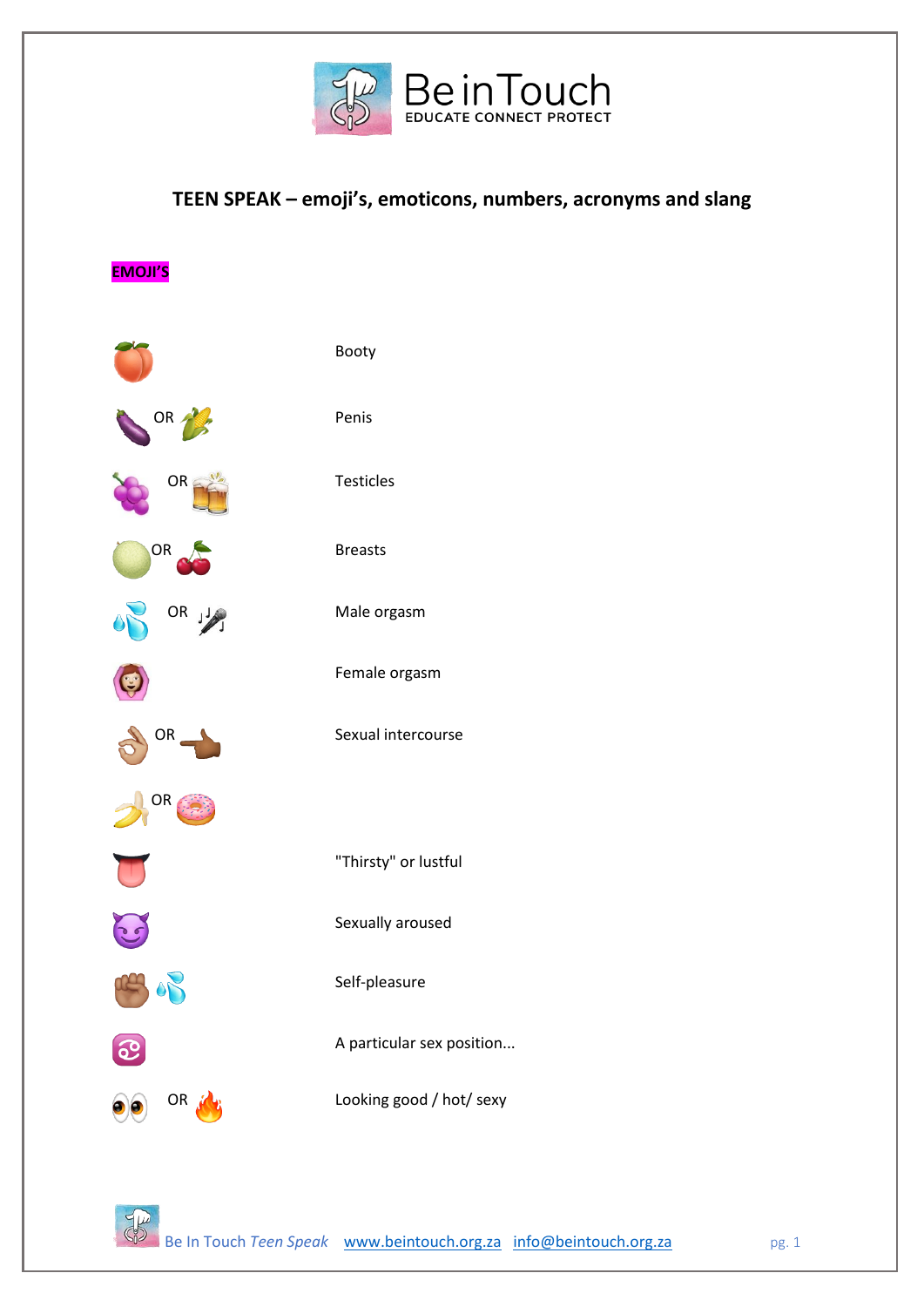



X-rated

#### **EMOTICONS & NUMBERS**

| $\left  \cdot \right $ | Ambivalent     |
|------------------------|----------------|
| $O(-)$                 | Angelic (Halo) |
| $>(-$ ( or $>=($       | Angry          |
| H                      | Asleep         |
| (::()::)               | Band-aid       |

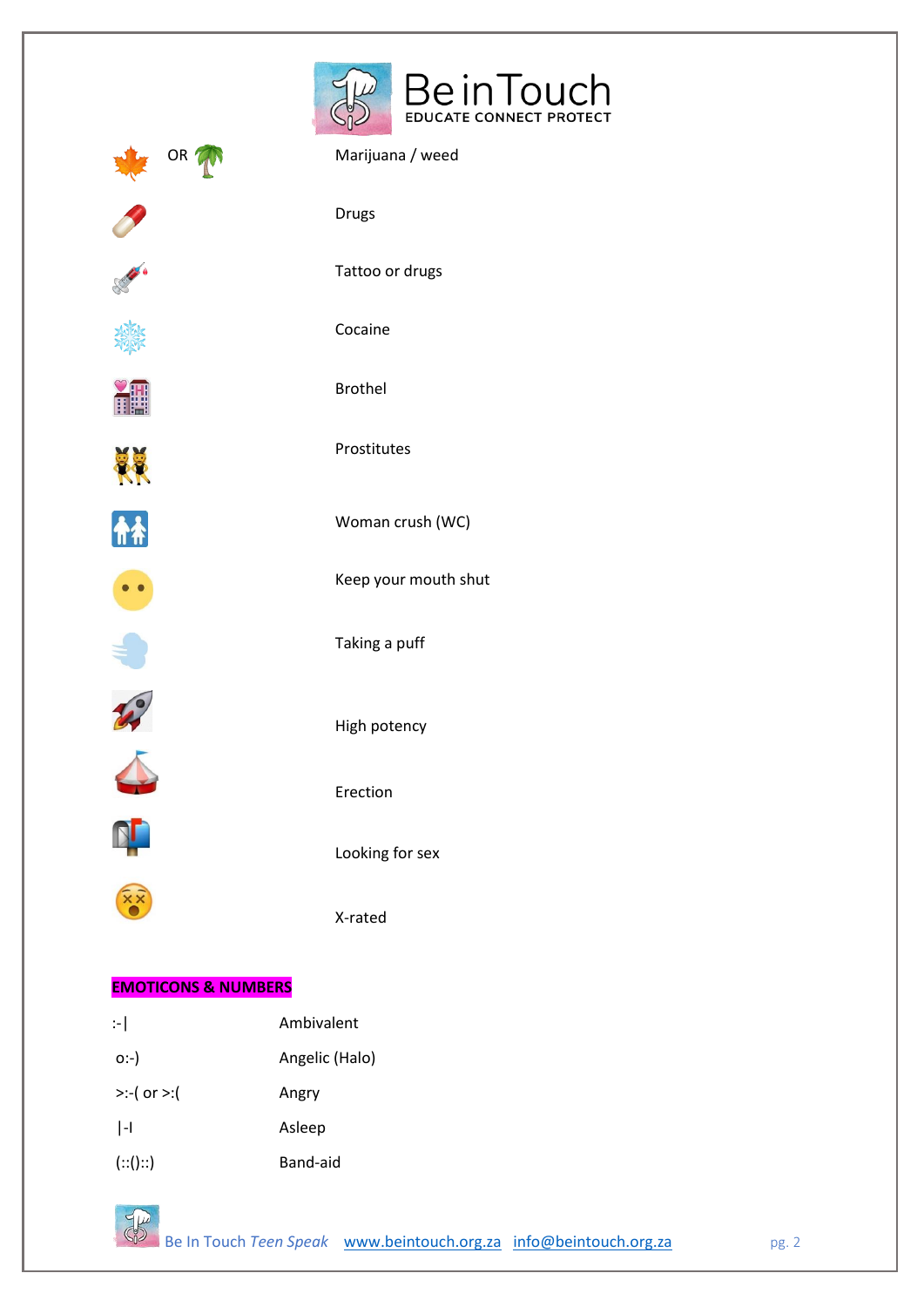

| :-{}                     | <b>Blowing a Kiss</b>                    |
|--------------------------|------------------------------------------|
| $\setminus$ -0           | <b>Bored</b>                             |
| $:-c$                    | Bummed Out, Sad                          |
| :()                      | Can't Stop Talking                       |
| :*)                      | Clowning                                 |
| : (                      | Crying                                   |
| $T_T$ or $TT_T$          | Crying (usually meant in a humorous way) |
| ∵-)                      | Crying with Joy                          |
| $: -($                   | <b>Crying Sadly</b>                      |
| $x_{x}$                  | Dead, unconscious                        |
| $: -9$                   | Delicious                                |
| :->                      | Devilish Grin                            |
| ;->                      | Devilish Wink                            |
| :P                       | Disgusted                                |
| ∵*)                      | Drunk                                    |
| > < or > <               | <b>Embarrassment or frustration</b>      |
|                          |                                          |
| $:$ $\left($             | Frown, sad                               |
| $^*G^*$                  | Giggle or grin                           |
| $\wedge$ ^ or ^__^ or ^^ | Happiness                                |
| $^{\prime}5$             | <b>High Five</b>                         |
| (((((name))))            | Hug                                      |
| $*H*$                    | Hug                                      |
|                          |                                          |
| $(())$ :**               | <b>Hugs and Kisses</b>                   |
| ?                        | Huh?                                     |
| /myB                     | Kick my butt                             |
| :-)*(-:                  | <b>Kissing Couple</b>                    |
| $:-#$                    | <b>Kiss</b>                              |
| $*_{K*}$                 | <b>Kiss</b>                              |

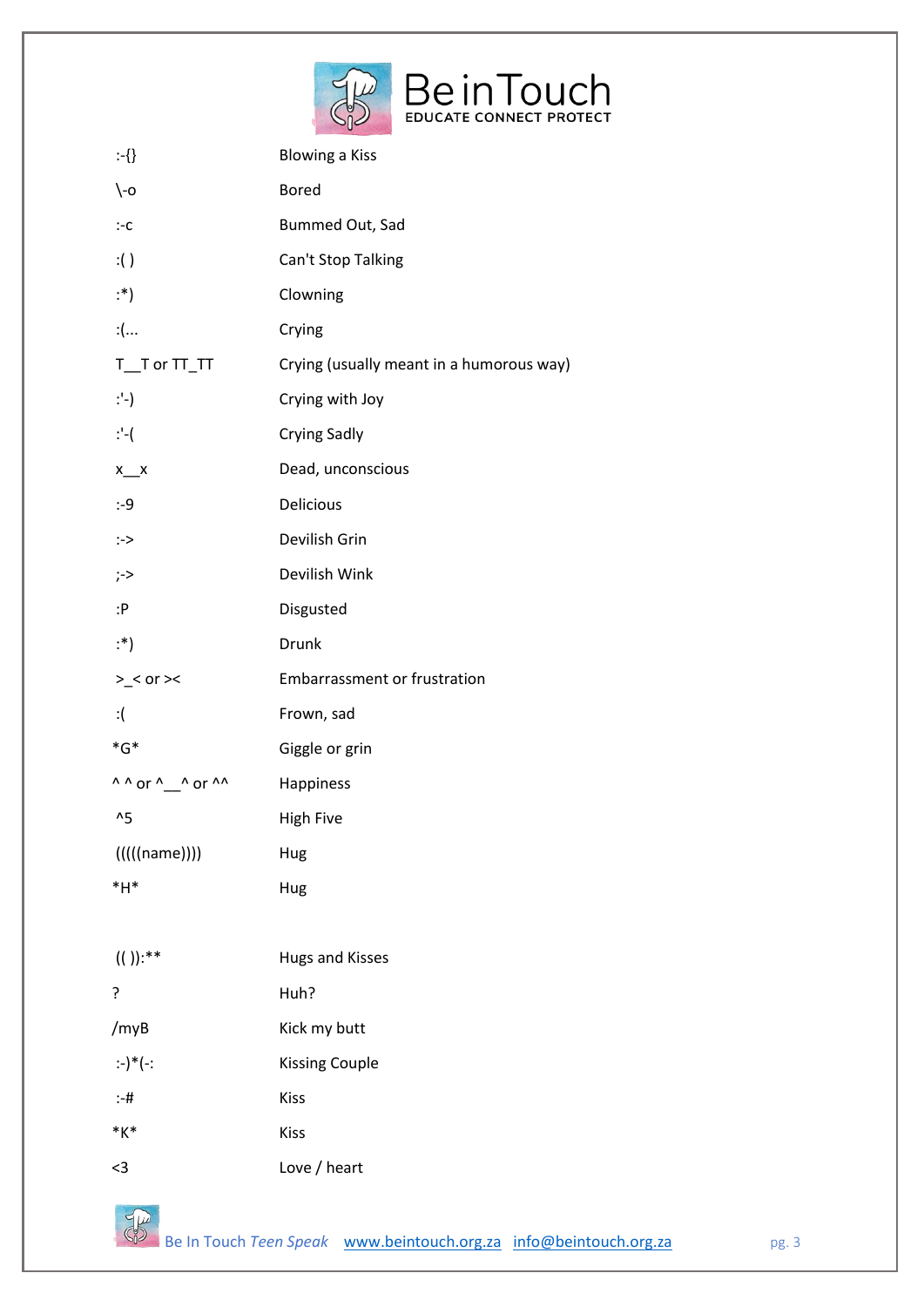

| :∼/               | Mixed Up                           |
|-------------------|------------------------------------|
| \$5,              | Money-hungry                       |
| $: -O$            | Mouth Open (Surprised)             |
| ?4U               | Question for you                   |
| @--/---           | Rose                               |
| $u_u$             | Sad                                |
| >U                | Screw you                          |
| :О                | Shocked                            |
| :) or :-)         | Smile                              |
| $^*S^*$           | Smile                              |
| $^{\text{III}}$   | Talk to the hand                   |
| $*T*$             | Tickle                             |
| Λ                 | Thumbs Up                          |
| $@$ $@$           | Tired, trying to stay awake, ditzy |
| $\cdot \setminus$ | Undecided                          |
| $= w =$           | Whatever                           |
| ;) or ;-)         | Wink                               |
| $\sim$            | Wink, reluctant                    |
| $**/$             | Wink wink, nudge nudge             |
| :-@               | Yelling                            |
| /myB              | Kick my butt                       |

| *W*    | Wink                   |
|--------|------------------------|
| $**//$ | Wink wink, nudge nudge |
| !!!!   | Talk to the hand       |
| 10Q    | Thank you              |
| 143    | I Love You             |
| 1432   | I love you too         |
| 2G2BT  | too good to be true    |

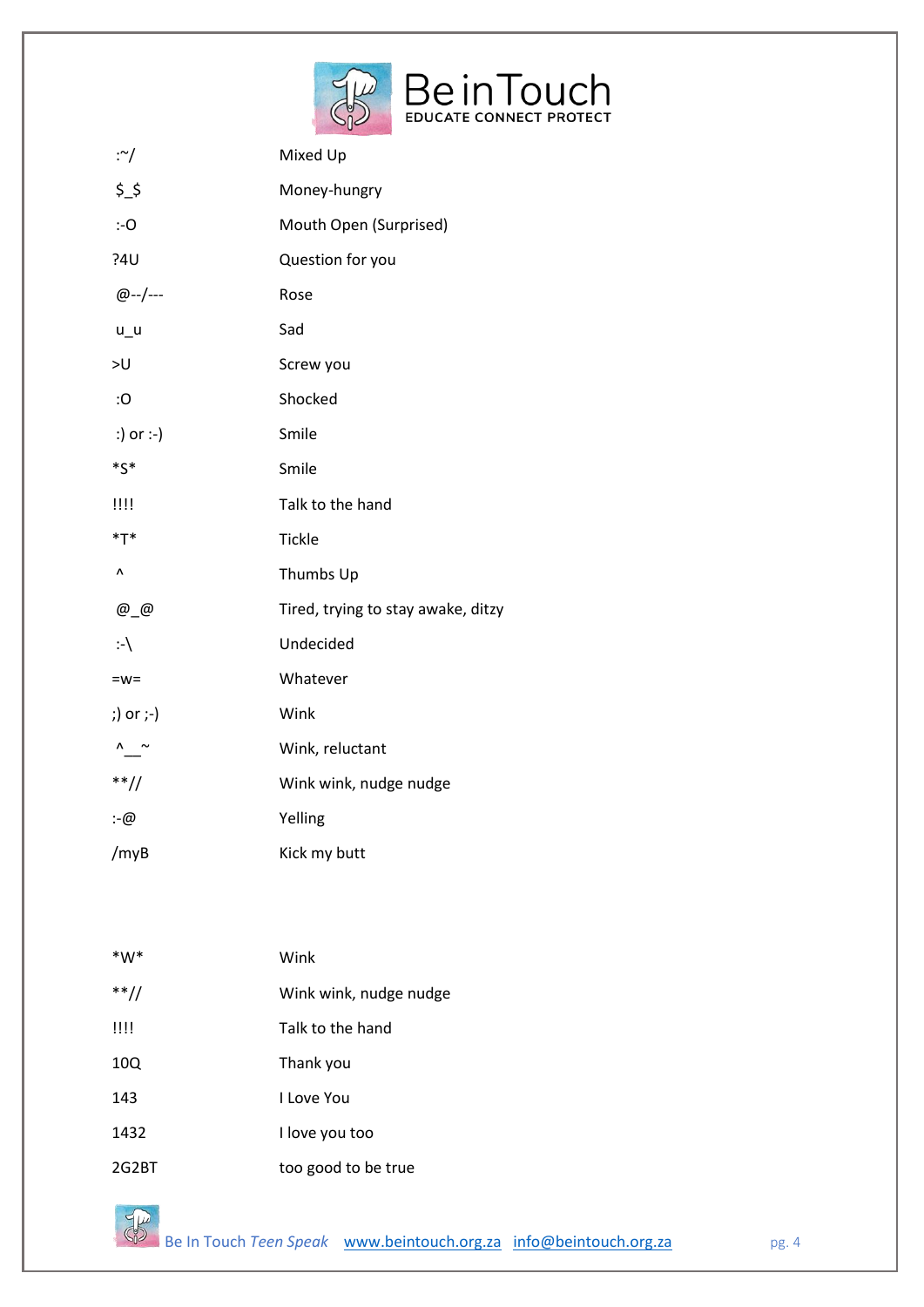

| 2U <sub>2</sub> | to you too        |
|-----------------|-------------------|
| 2MFM            | too much for me   |
| 303             | mom               |
| 404             | don't have a clue |
| 420             | marijuana         |
| 459             | I love you        |
| 53x             | sex               |
| 88              | hugs and kisses   |
|                 |                   |

### **ACRONYMS & SLANG**

## **[ A ]**

| <b>ABFL</b>   | a big fat lady                             |
|---------------|--------------------------------------------|
| ABT           | about                                      |
| ADDY          | address                                    |
| <b>ADN</b>    | any day now                                |
| <b>AFAIC</b>  | as far as I'm concerned                    |
| <b>AFAICT</b> | as far as I can tell                       |
| <b>AFAICS</b> | as far as I can see                        |
| <b>AFAIK</b>  | as far as I know                           |
| <b>AFAYC</b>  | as far as you're concerned                 |
| AFK           | away from keyboard                         |
| <b>AISI</b>   | as I see it                                |
| <b>AIUI</b>   | as I understand it                         |
| AKA           | also known as                              |
| AML           | all my love                                |
| <b>ANFSCD</b> | and now for something completely different |
| <b>ASAP</b>   | as soon as possible                        |
| <b>ASL</b>    | age, sex, location                         |
| <b>ASLP</b>   | age, sex, location, picture                |

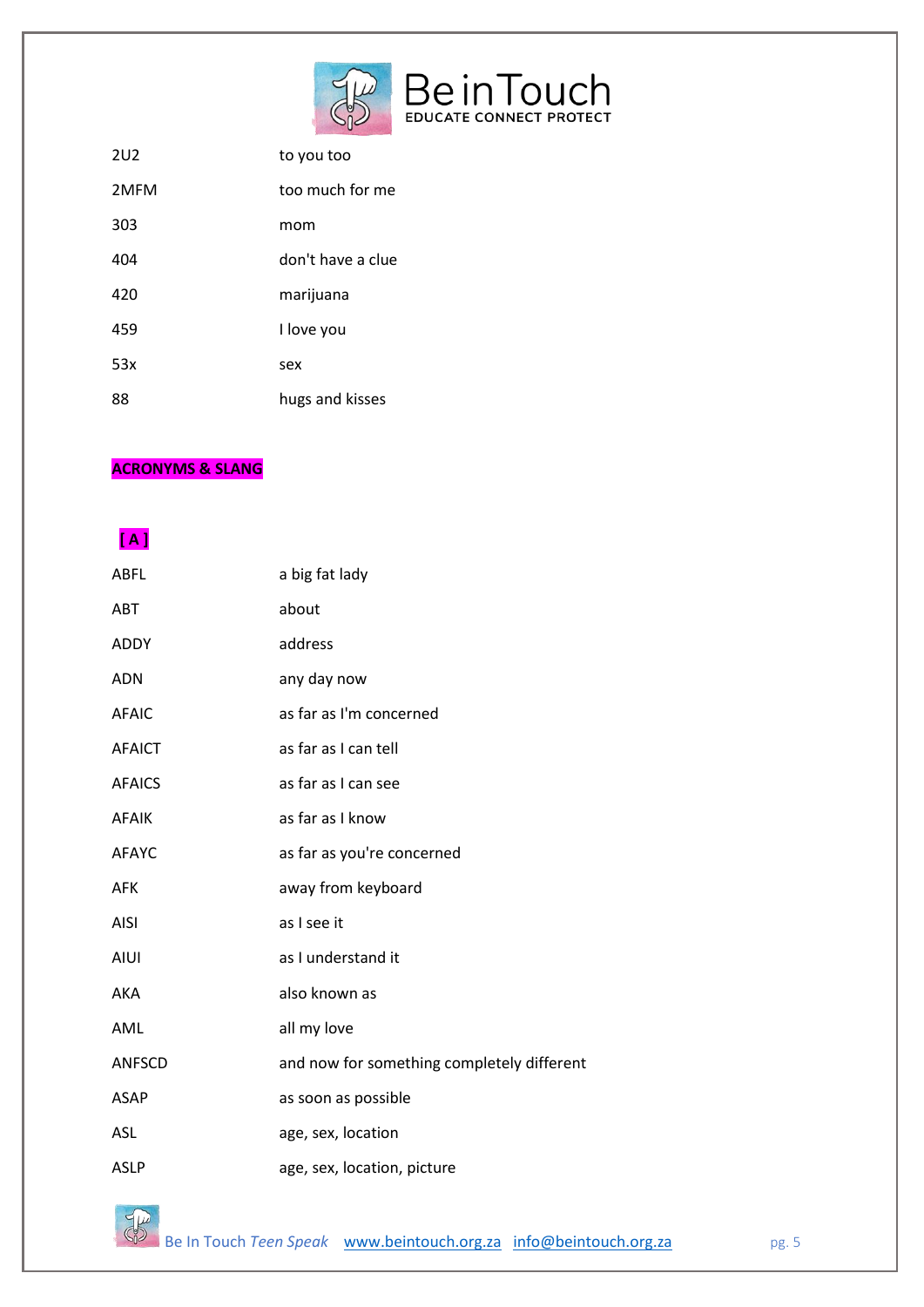

| <b>ATM</b>   | at this moment                                 |
|--------------|------------------------------------------------|
| AWA          | as well as                                     |
| <b>AWHFY</b> | are we having fun yet?                         |
| AWGTHTGTTA   | are we going to have to go through this again? |
| AWOL         | absent without leave                           |
| AWOL         | away without leave                             |
| <b>AYOR</b>  | at your own risk                               |
| AYPI?        | and your point is?                             |

**[ B ]** 

| <b>B4</b>        | before                                    |
|------------------|-------------------------------------------|
| B <sub>4</sub> N | bye for now                               |
| <b>BABY</b>      | being annoyed by you                      |
| banana           | penis                                     |
| <b>BBL</b>       | be back later                             |
| B&E              | breaking and entering                     |
| <b>BGF</b>       | best girlfriend                           |
| B <sub>4</sub> N | bye for now                               |
| <b>BAC</b>       | back at computer                          |
| <b>BAG</b>       | busting a gut                             |
| <b>BAK</b>       | back at the keyboard                      |
| <b>BBIAB</b>     | be back in a bit                          |
| <b>BBL</b>       | be back later                             |
| <b>BBLBNTSBO</b> | be back later but not too soon because of |
| <b>BBR</b>       | burnt beyond repair                       |
| <b>BBS</b>       | be back soon                              |
| <b>BC</b>        | be cool                                   |
| B/C              | because                                   |
| <b>BCnU</b>      | be seeing you                             |
| <b>BEG</b>       | big evil grin                             |

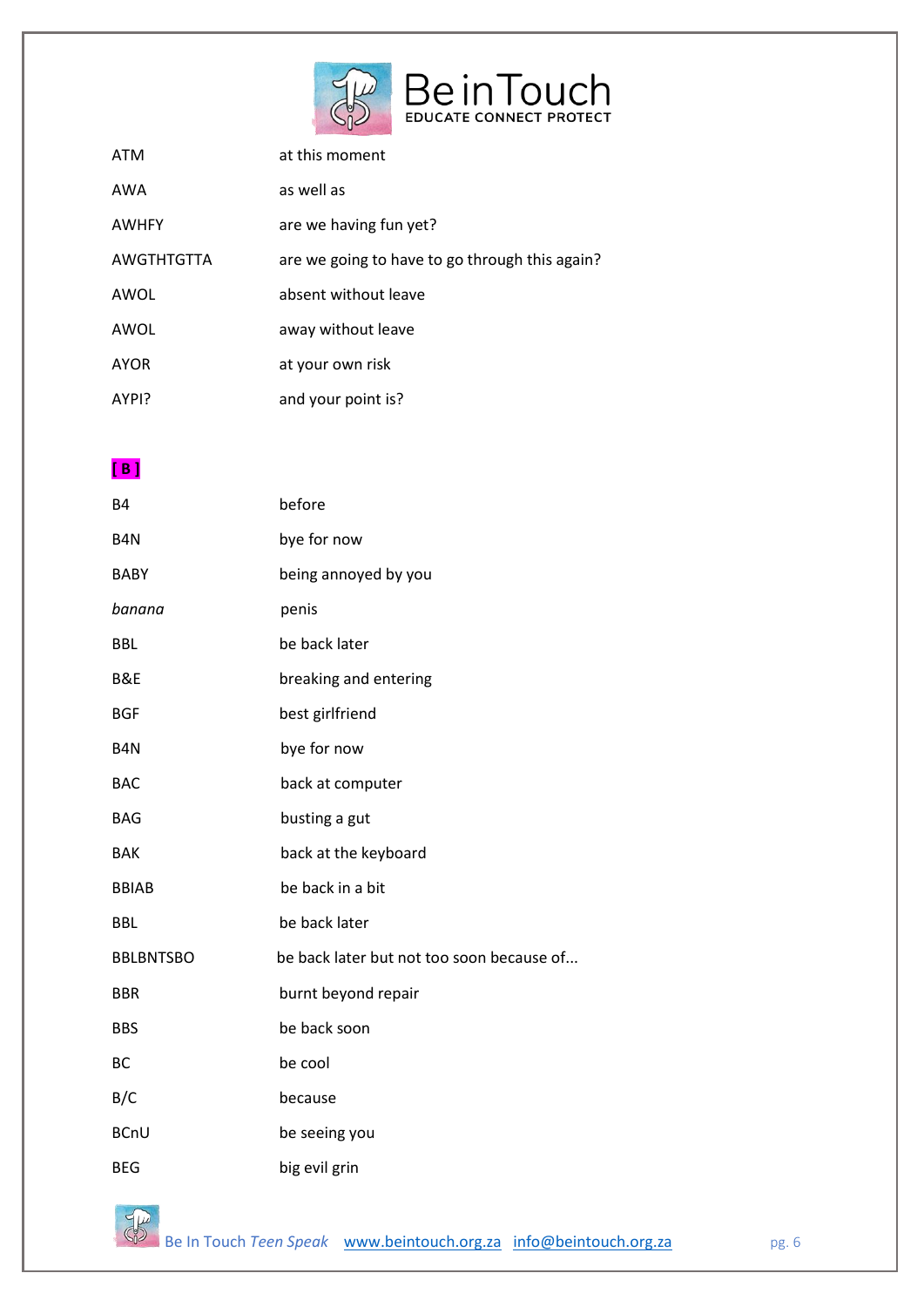

| BF                | boyfriend                                 |
|-------------------|-------------------------------------------|
| <b>BFN</b>        | bye for now                               |
| ΒG                | big grin                                  |
| <b>BIH</b>        | burn in hell                              |
| <b>BION</b>       | believe it or not                         |
| <b>BITMT</b>      | but in the meantime                       |
| BM                | bite me                                   |
| <b>BMB</b>        | bite my bum                               |
| <b>BMTIPG</b>     | brilliant minds think in parallel gutters |
| <b>BKA</b>        | better known as                           |
| BL                | belly laughing                            |
| <b>BOB</b>        | back off bastard                          |
| <b>BOL</b>        | be on later                               |
| <b>BOM</b>        | bitch of mine                             |
| <b>Booty call</b> | request for sex (usually late night)      |
| <b>BOT</b>        | back on topic                             |
| <b>BRB</b>        | be right back                             |
| <b>BRBB</b>       | be right back bitch                       |
| <b>BRBS</b>       | be right back soon                        |
| <b>BRH</b>        | be right here                             |
| <b>BRO</b>        | be right over                             |
| BS                | big smile                                 |
| <b>BS</b>         | bull ****                                 |
| <b>BSF</b>        | but seriously folks                       |
| <b>BST</b>        | but seriously though                      |
| <b>BTA</b>        | but then again                            |
| <b>BTAIM</b>      | be that as it may                         |
| <b>BTDT</b>       | been there done that                      |
| <b>BTOBD</b>      | be there or be dead                       |
| <b>BTOBS</b>      | be there or be square                     |



Be In Touch *Teen Speak* [www.beintouch.org.za](http://www.beintouch.org.za/) [info@beintouch.org.za](mailto:info@beintouch.org.za) pg. 7<br>Be In Touch *Teen Speak* www.beintouch.org.za info@beintouch.org.za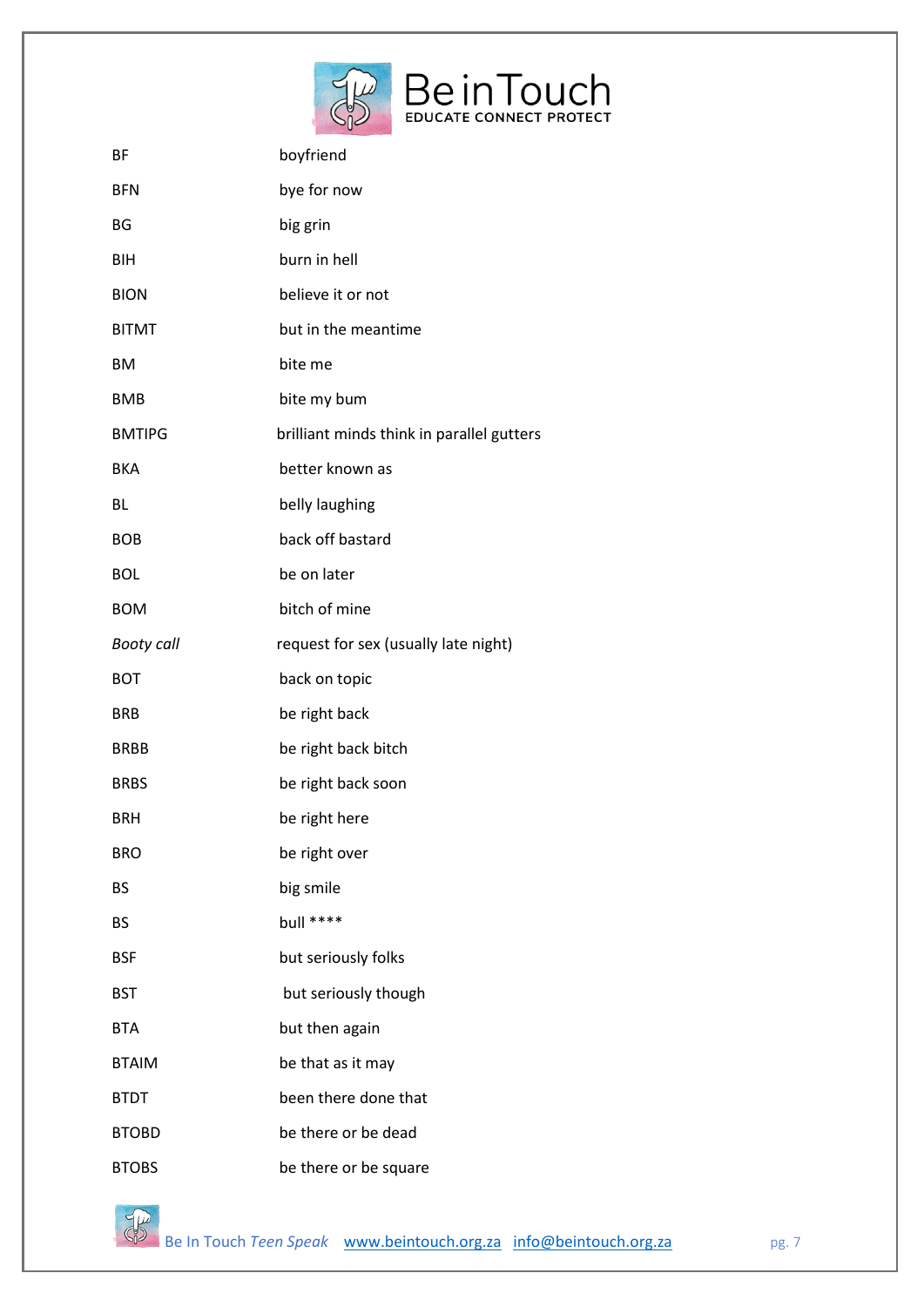

| <b>BTSOOM</b>  | beats the **** out of me       |
|----------------|--------------------------------|
| <b>BTS</b>     | behind the scenes              |
| <b>BTW</b>     | by the way                     |
| <b>BWTHDIK</b> | but what the heck do I know    |
| <b>BST</b>     | but seriously though           |
| <b>BYAM</b>    | between you and me             |
| <b>BYOB</b>    | bring your own bottle          |
| $[$ C $]$      |                                |
| C&G            | chuckle and grin               |
| <b>CAD</b>     | ctrl-alt-delete                |
| <b>CADET</b>   | can't add, doesn't even try    |
| <b>CDIWY</b>   | couldn't do it without you     |
| CD9 / code 9   | parents are around             |
| <b>CFV</b>     | call for votes                 |
| <b>CFS</b>     | care for secret?               |
| <b>CFY</b>     | calling for you                |
| <b>CID</b>     | crying in disgrace             |
| <b>CLM</b>     | career limiting move           |
| CM@TW          | catch me at the web            |
| <b>CMIIW</b>   | correct me if I'm wrong        |
| <b>CNP</b>     | continue in next post          |
| <b>CRAFT</b>   | can't remember a ******* thing |
| <b>CRS</b>     | can't remember ****            |
| <b>CSG</b>     | chuckle snicker grin           |
| <b>CTS</b>     | changing the subject           |
| CU             | see you                        |
| CU2            | see you too                    |
| <b>CU46</b>    | see you for sex                |
| <b>CUL</b>     | see you later                  |
| <b>CUL8R</b>   | see you later                  |

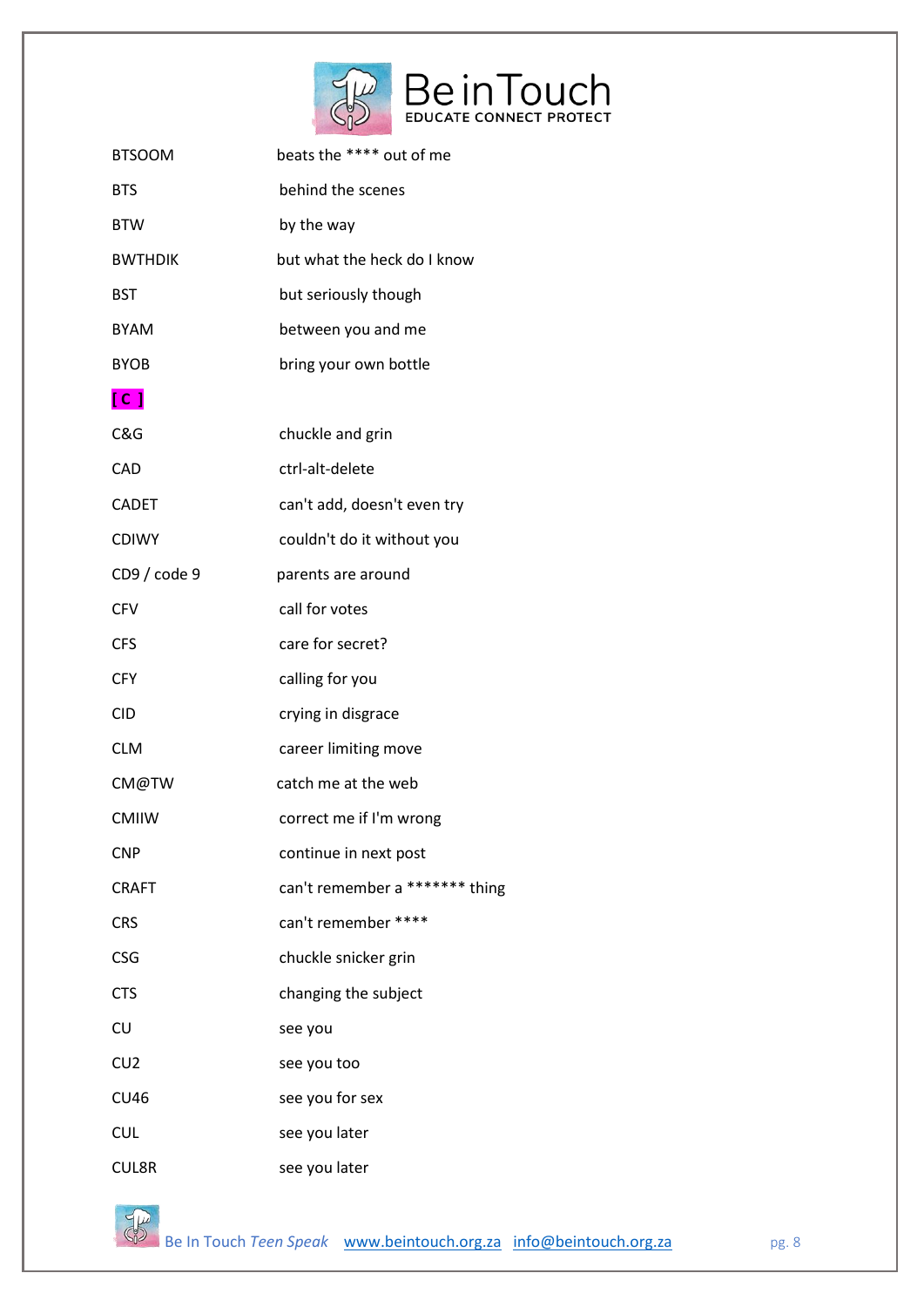

| <b>CWOT</b>   | complete waste of time        |
|---------------|-------------------------------|
| <b>CWYL</b>   | chat with you later           |
| <b>CYA</b>    | see ya                        |
|               |                               |
| <b>CYA</b>    | cover your ***                |
| <b>CYAL8R</b> | see ya later                  |
| <b>CYO</b>    | see you online                |
| [ D ]         |                               |
| Dank          | something "really good"       |
| DBA           | doing business as             |
| <b>DCed</b>   | disconnected                  |
| <b>DIIK</b>   | darn if i know                |
| <b>DGA</b>    | digital guardian angel        |
| <b>DGARA</b>  | don't give a rat's ***        |
| <b>DIKU</b>   | do I know you?                |
| <b>DIRTFT</b> | do it right the first time    |
| <b>DITYID</b> | did I tell you I'm distressed |
| DIY           | do it yourself                |
| DL            | download                      |
| DL            | dead link                     |
| <b>DLTBBB</b> | don't let the bed bugs bite   |
| <b>DMMGH</b>  | don't make me get hostile     |
| <b>DQMOT</b>  | don't quote me on this        |
| <b>DND</b>    | do not disturb                |
| <b>DTC</b>    | darn this computer            |
| <b>DTRT</b>   | do the right thing            |
| <b>DTF</b>    | down to ****?                 |
| <b>DUCT</b>   | did you see that?             |
| <b>DWAI</b>   | don't worry about it          |
| <b>DWIM</b>   | do what I mean                |
| <b>DWIMC</b>  | do what I mean, correctly     |



Be In Touch *Teen Speak* [www.beintouch.org.za](http://www.beintouch.org.za/) [info@beintouch.org.za](mailto:info@beintouch.org.za) pg. 9 pg. 9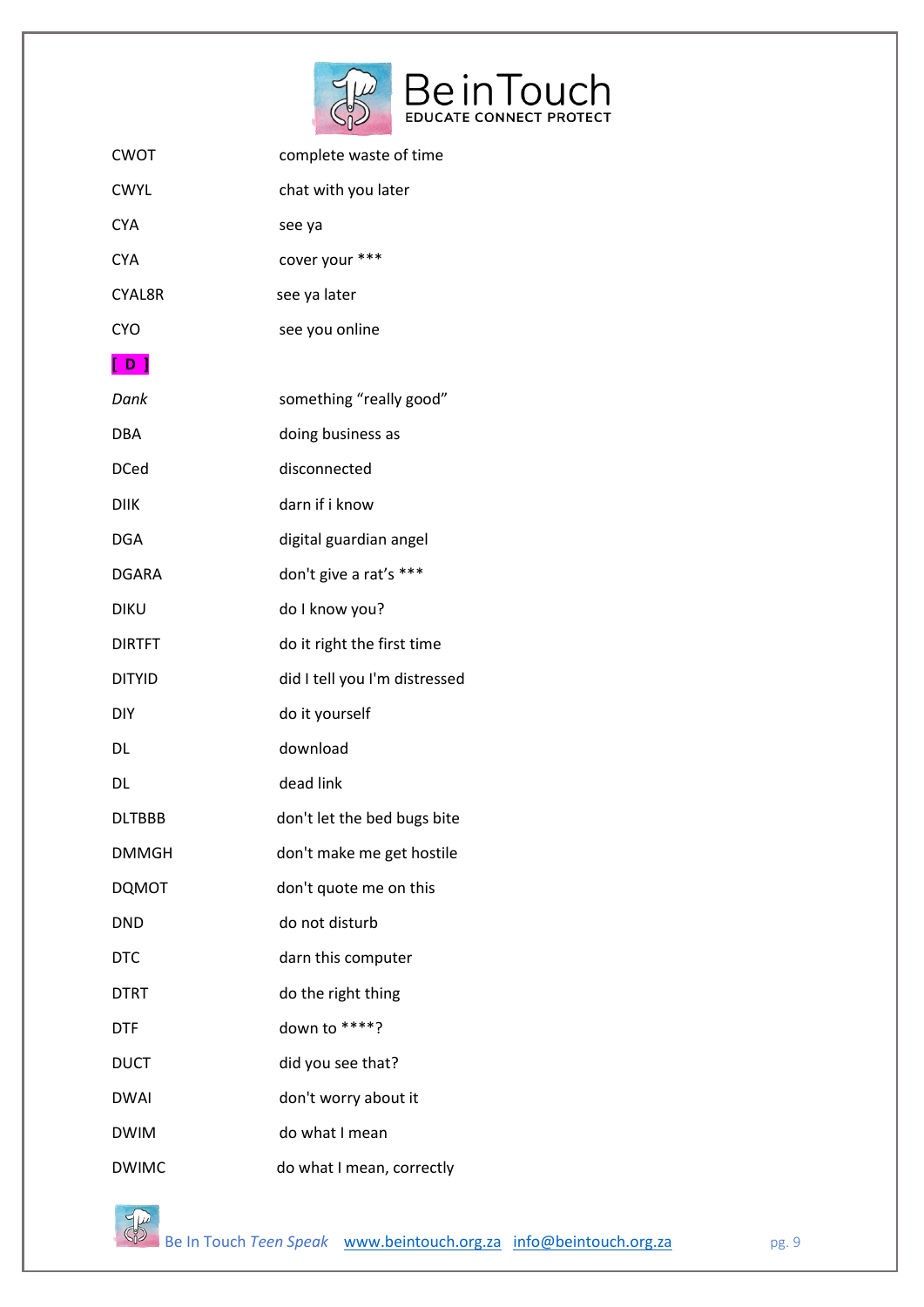

| <b>DWISNWID</b>  | do what I say, not what I do |
|------------------|------------------------------|
| <b>DYJHIW</b>    | don't you just hate it when  |
| <b>DYK</b>       | do you know                  |
| [ E ]            |                              |
| EAK              | eating at keyboard           |
| EIE              | enough is enough             |
| EG               | evil grin                    |
| <b>EMFBI</b>     | excuse me for butting in     |
| <b>EMFJI</b>     | excuse me for jumping in     |
| <b>EMSG</b>      | email message                |
| <b>EOD</b>       | end of discussion            |
| <b>EOF</b>       | end of file                  |
| <b>EOL</b>       | end of lecture               |
| <b>EOM</b>       | end of message               |
| EOS              | end of story                 |
| EOT              | end of thread                |
| EYC              | excitable, yet calm          |
| [ F ]            |                              |
| 4AYN             | for all you know             |
| 4eva /4EAE       | for ever (and ever)          |
| 4COL             | for crying out loud          |
| 4SALE            | for sale                     |
| 4U               | for you                      |
| ****buddy        | physical partnership         |
| F                | female                       |
| F/F              | face to face                 |
| F <sub>2F</sub>  | face to face                 |
| F <sub>2</sub> P | free to play                 |
| <b>FAWC</b>      | for anyone who cares         |
| <b>FBOW</b>      | for better or worse          |

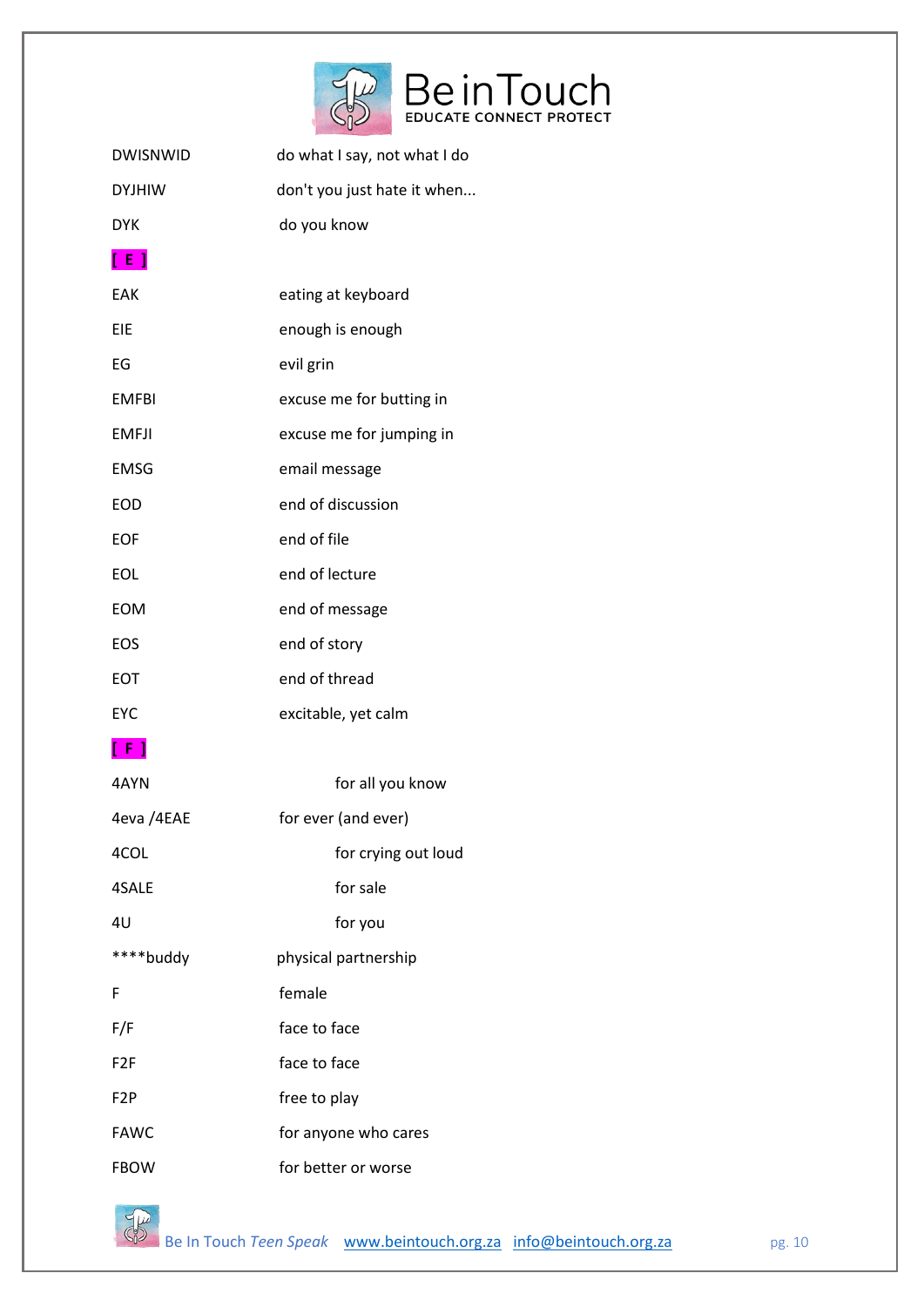

| <b>FBTW</b>              | fine, be that way                |
|--------------------------|----------------------------------|
| <b>FCFS</b>              | first come, first served         |
| <b>FCOL</b>              | for crying out loud              |
| <b>FIFO</b>              | first in, first out              |
| <b>FISH</b>              | first in, still here             |
| <b>FOAD</b>              | **** off and die                 |
| <b>FOAF</b>              | friend of a friend               |
| <b>FOB</b>               | **** off *****                   |
| <b>FOC</b>               | free of charge                   |
| <b>FOCL</b>              | falling of chair laughing        |
| <b>FOFL</b>              | falling on the floor laughing    |
| <b>FOS</b>               | freedom of speech                |
| <b>FOTCL</b>             | falling of the chair laughing    |
| <b>FTF</b>               | face to face                     |
| <b>FTTT</b>              | from time to time                |
| <b>FTW</b>               | for the win (that's good)        |
| FU                       | ****** up                        |
| <b>FUBAR</b>             | ****** up beyond all recognition |
| <b>FUDFUCT</b>           | fear, uncertainty and doubt      |
| <b>FUCT</b>              | failed under continuous testing  |
| <b>FURTB</b>             | full up ready to burst           |
| <b>FWIW</b>              | for what it's worth              |
| <b>FYA</b>               | for your amusement               |
| <b>FYEO</b>              | for your eyes only               |
| <b>FYE</b>               | for your entertainment           |
| <b>FYI</b>               | for your information             |
| $\overline{\phantom{a}}$ |                                  |
| G                        | grin                             |
| G <sub>2</sub> B         | going to bed                     |
| G&BIT                    | grin & bear it                   |

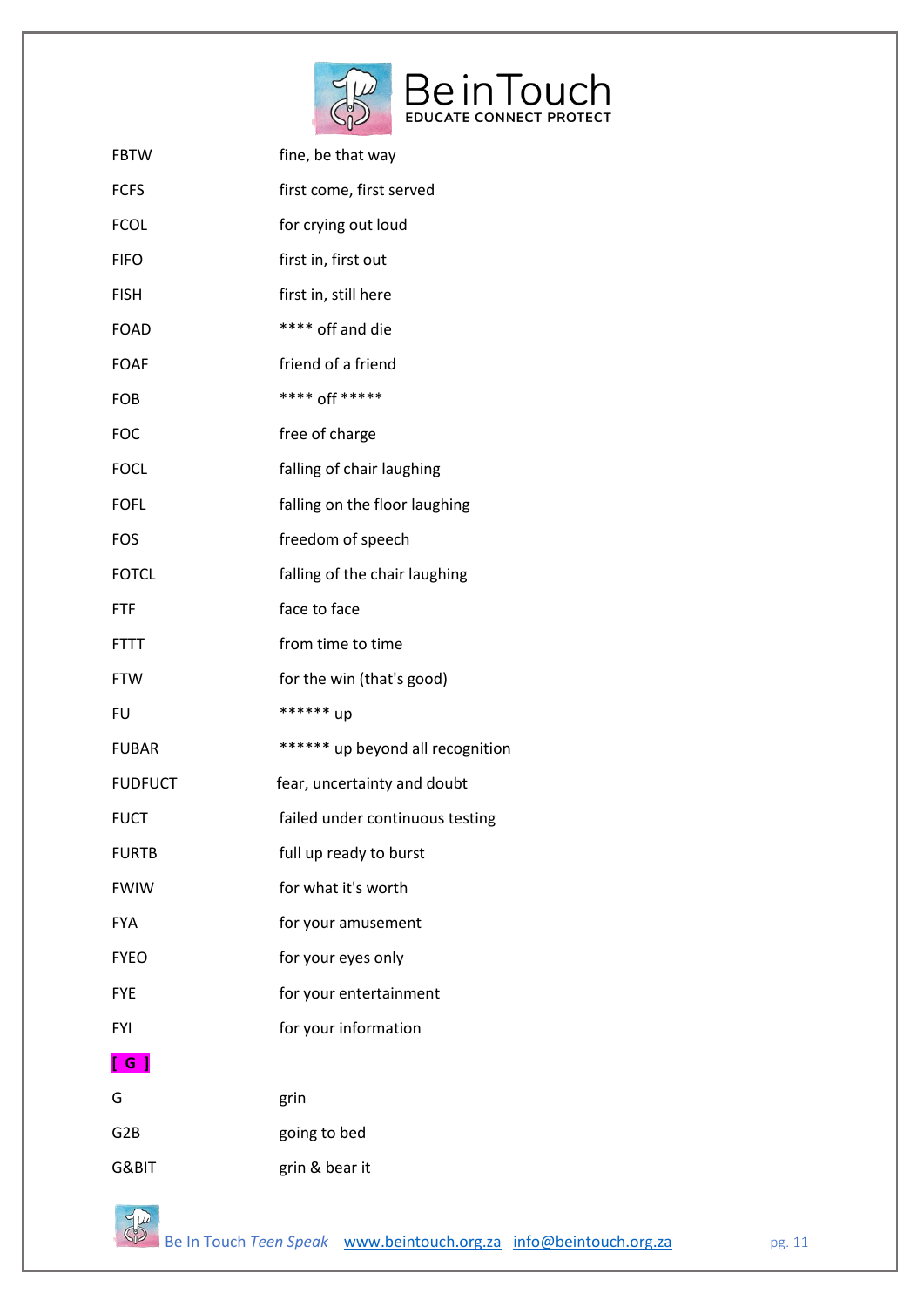

| G <sub>2</sub> G | got to go                                             |
|------------------|-------------------------------------------------------|
| G2GGS2D          | got to go get something to drink                      |
| G2GTAC           | got to go take a crap                                 |
| G2GTAP           | got to go take a pee                                  |
| GA               | go ahead                                              |
| <b>GAFIA</b>     | get away from it all                                  |
| GAL              | get a life                                            |
| GAS              | greetings and salutations                             |
| <b>GBH</b>       | great big hug                                         |
| GBH&K            | great big hug and kisses                              |
| GBY              | god bless you                                         |
| GD&H             | grinning, ducking and hiding                          |
| GD&R             | grinning, ducking and running                         |
| GD&RAFAP         | grinning, ducking and running as fast as possible     |
| GD&REF&F         | grinning, ducking and running even further and faster |
| GD&RF            | grinning, ducking and running fast                    |
| GD&RVF           | grinning, ducking and running very fast               |
| GD&W             | grin, duck and wave                                   |
| GDW              | grin, duck and wave                                   |
| GF               | girlfriend                                            |
| <b>GFETE</b>     | grinning from ear to ear                              |
| <b>GFN</b>       | gone for now                                          |
| GFU              | good for you                                          |
| GG               | good game                                             |
| GGU <sub>2</sub> | good game you too                                     |
| <b>GIGO</b>      | garbage in garbage out                                |
| GJ               | good job                                              |
| GL               | good luck                                             |
| GL&GH            | good luck and good hunting                            |
| GM               | good morning / good move / good match                 |

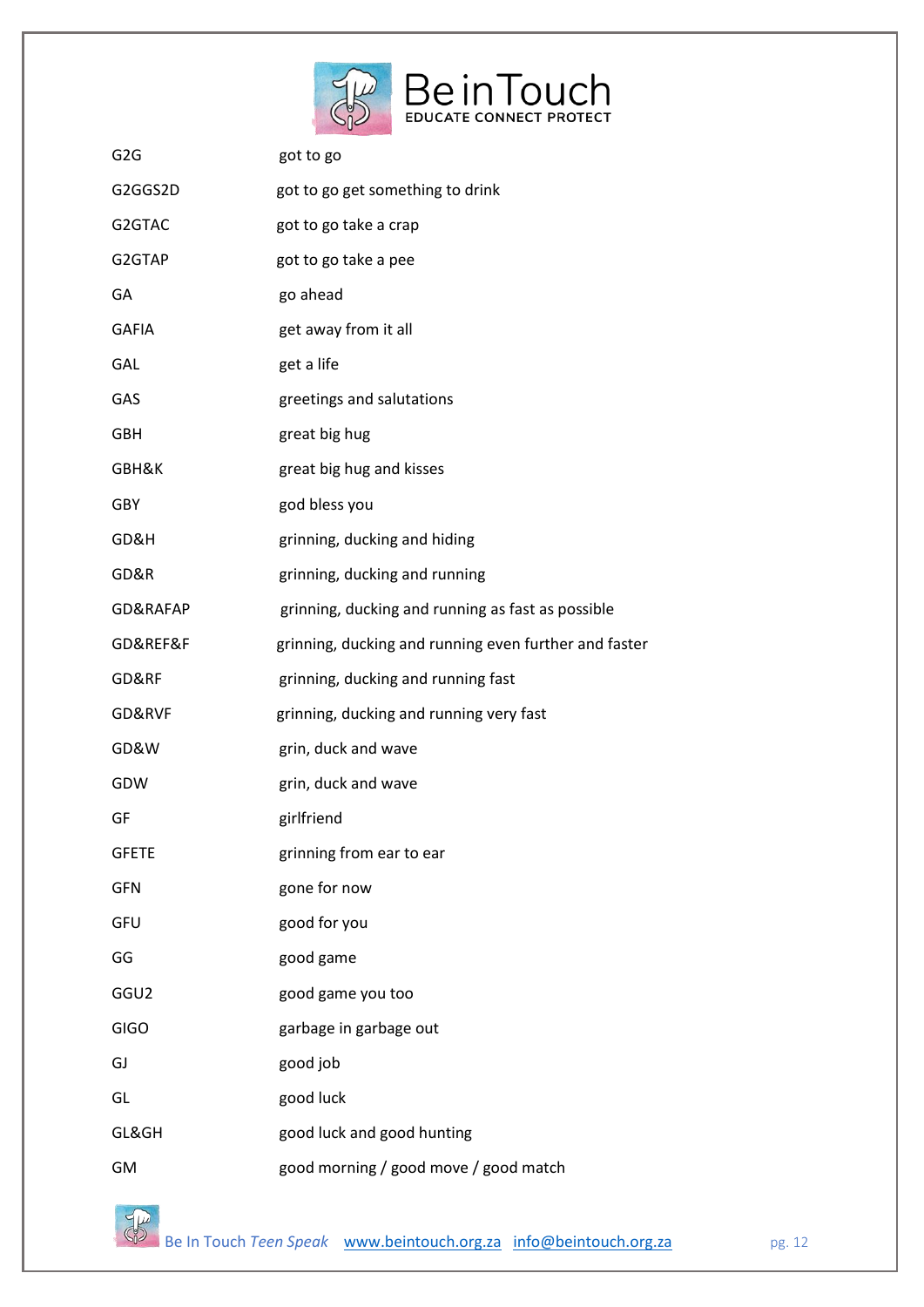

| GMAB            | give me a break               |
|-----------------|-------------------------------|
| <b>GMAO</b>     | giggling my *** off           |
| <b>GMBO</b>     | giggling my butt off          |
| <b>GNBLFY</b>   | got nothing but love for you  |
| <b>GMTA</b>     | great minds think alike       |
| <b>GN (GN8)</b> | good night                    |
| <b>GNOC</b>     | get naked on cam (webcam)     |
| GOK             | god only knows                |
| GOWI            | get on with it                |
| GR8             | great                         |
| GR&D            | grinning, running and ducking |
| GtG             | got to go                     |
| <b>GTSY</b>     | glad to see you               |

**[ H ]** 

| н           | hug                                      |
|-------------|------------------------------------------|
| H8          | hate (H1 - H9 indicating levels of hate) |
| H/O         | hold on                                  |
| H&K         | hug and kiss                             |
| <b>HAK</b>  | hug and kiss                             |
| <b>HAGD</b> | have a good day                          |
| <b>HAGN</b> | have a good night                        |
| <b>HAGS</b> | have a good summer                       |
| HAG1        | have a good one                          |
| HAHA        | having a heart attack                    |
| <b>HAND</b> | have a nice day                          |
| HВ          | hug back                                 |
| HВ          | hurry back                               |
| HF          | have fun                                 |
| HН          | holding hands                            |

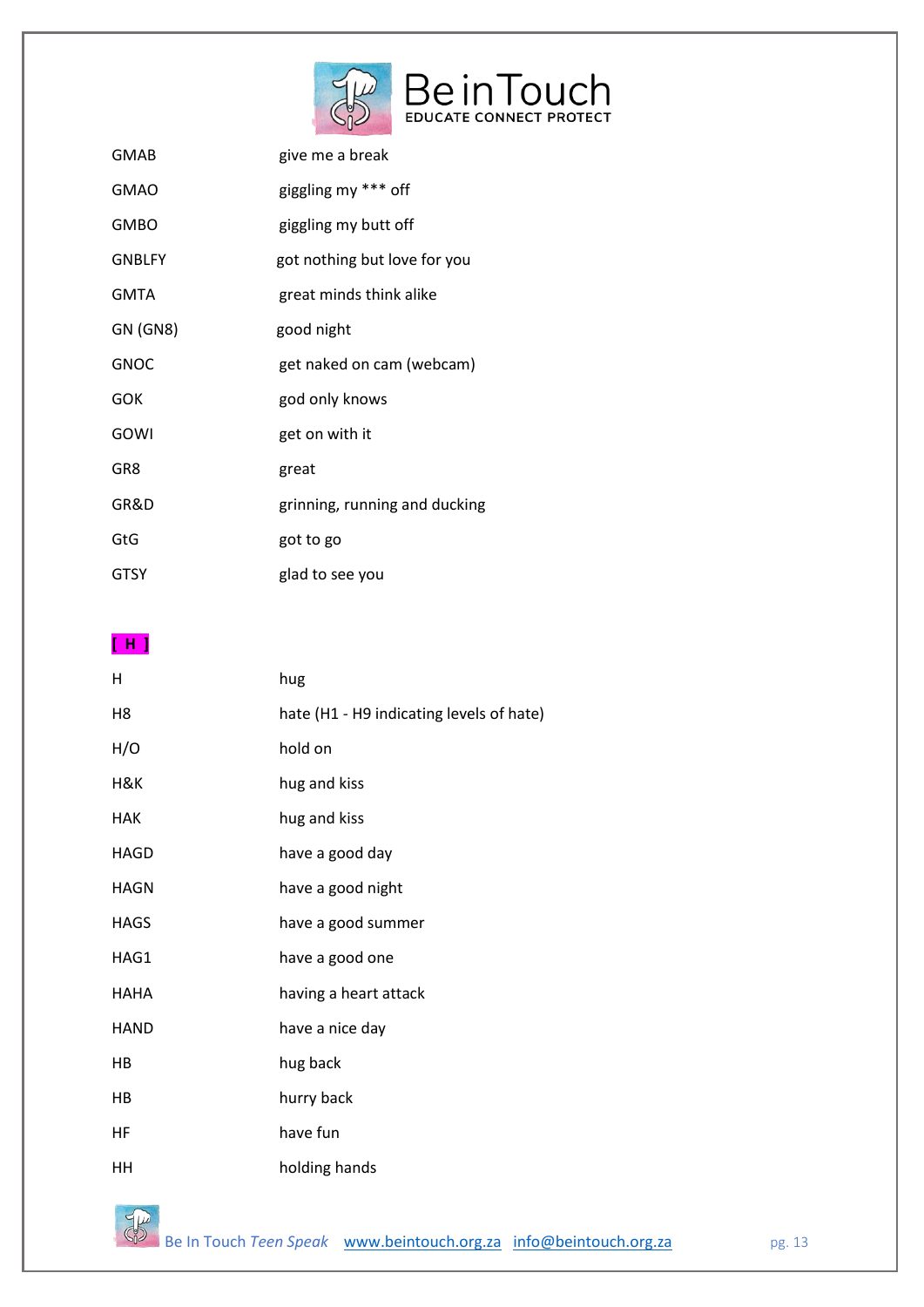

| <b>HHIS</b>                           | hanging head in shame                       |
|---------------------------------------|---------------------------------------------|
| <b>HHJK</b>                           | ha ha, just kidding                         |
| HHOJ                                  | ha ha, only joking                          |
| <b>HHOK</b>                           | ha ha, only kidding                         |
| <b>HHOS</b>                           | ha ha, only seriously                       |
| HIH                                   | hope it helps                               |
| <b>HILIACACLO</b>                     | help I lapsed into a coma and can't log off |
| Hit it                                | would have or have had sex                  |
| <b>HIWTH</b>                          | hate it when that happens                   |
| <b>HLM</b>                            | he loves me                                 |
| <b>HMS</b>                            | hanging myself                              |
| <b>HMT</b>                            | here's my try                               |
| <b>HMWK</b>                           | homework                                    |
| <b>HOAS</b>                           | hold on a second                            |
| Hook up                               | get sexual                                  |
| <b>HSIK</b>                           | how should i know                           |
| HSWM h                                | have sex with me                            |
|                                       |                                             |
| HT                                    | heard through                               |
| HTH                                   | hope this helps                             |
| <b>HTHBE</b>                          | hope this has been enlightening             |
| <b>HYLMS</b>                          | hate you like my sister                     |
| $\begin{bmatrix} 1 & 1 \end{bmatrix}$ |                                             |
| <b>IAC</b>                            | in any case                                 |
| IC                                    | I see                                       |
| <b>IAE</b>                            | in any event                                |
| IAG                                   | it's all good                               |
| IAG                                   | I am gay                                    |
| <b>IBN</b>                            | I'm buck naked                              |
| <b>ICOCBW</b>                         | I could of course be wrong                  |

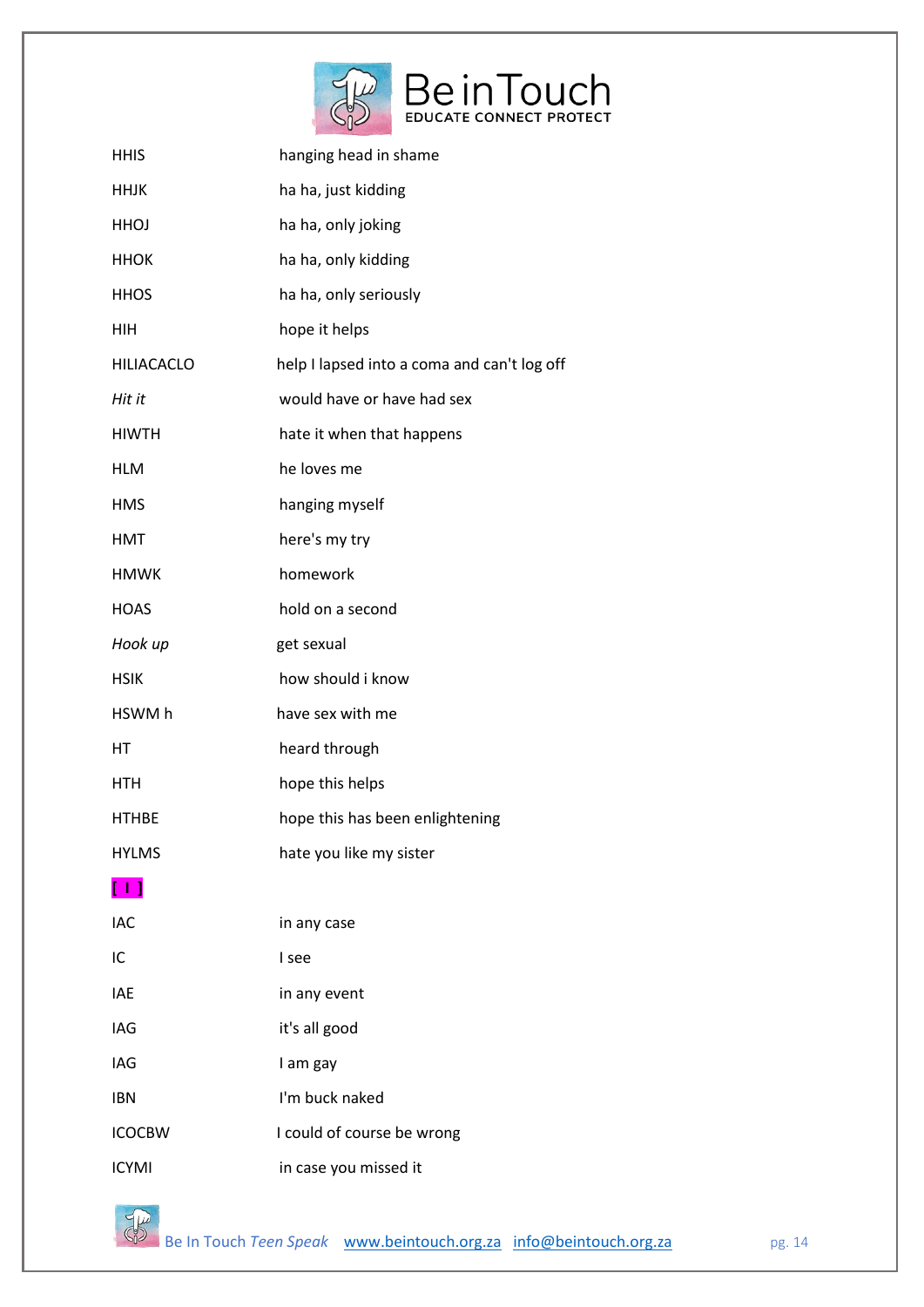

| IDC           | I don't care                   |
|---------------|--------------------------------|
| <b>IDGI</b>   | I don't get it                 |
| <b>IDGARA</b> | I don't give a rat's ***       |
| <b>IDGW</b>   | in a good way                  |
| IDI           | I doubt it                     |
| <b>IDK</b>    | I don't know                   |
| <b>IDTT</b>   | I'll drink to that             |
| <b>IFVB</b>   | I feel very bad                |
| <b>IGP</b>    | I gotta pee                    |
| <b>IGTP</b>   | I get the point                |
| <b>IHTFP</b>  | I hate this ******* place      |
| <b>IHTFP</b>  | I have truly found paradise    |
| <b>IHU</b>    | I hate you                     |
| IHY           | I hate you                     |
| $\mathbf{II}$ | I'm impressed                  |
| IIT           | I'm impressed too              |
| <b>IIR</b>    | if I recall                    |
| <b>IIRC</b>   | if I recall correctly          |
| <b>IJWTK</b>  | I just want to know            |
| <b>IJWTS</b>  | I just want to say             |
| IK            | I know                         |
| <b>IKR</b>    | I know right?                  |
| <b>IKWUM</b>  | I know what you mean           |
| <b>ILBCNU</b> | I'll be seeing you             |
| ILU / ILY     | I love you                     |
| <b>ILYFAE</b> | I love you forever and ever    |
| <b>ILYSM</b>  | I love you so much             |
| <b>IMAO</b>   | in my arrogant opinion         |
| <b>IMFAO</b>  | in my ******* arrogant opinion |
| <b>IMBO</b>   | in my bloody opinion           |

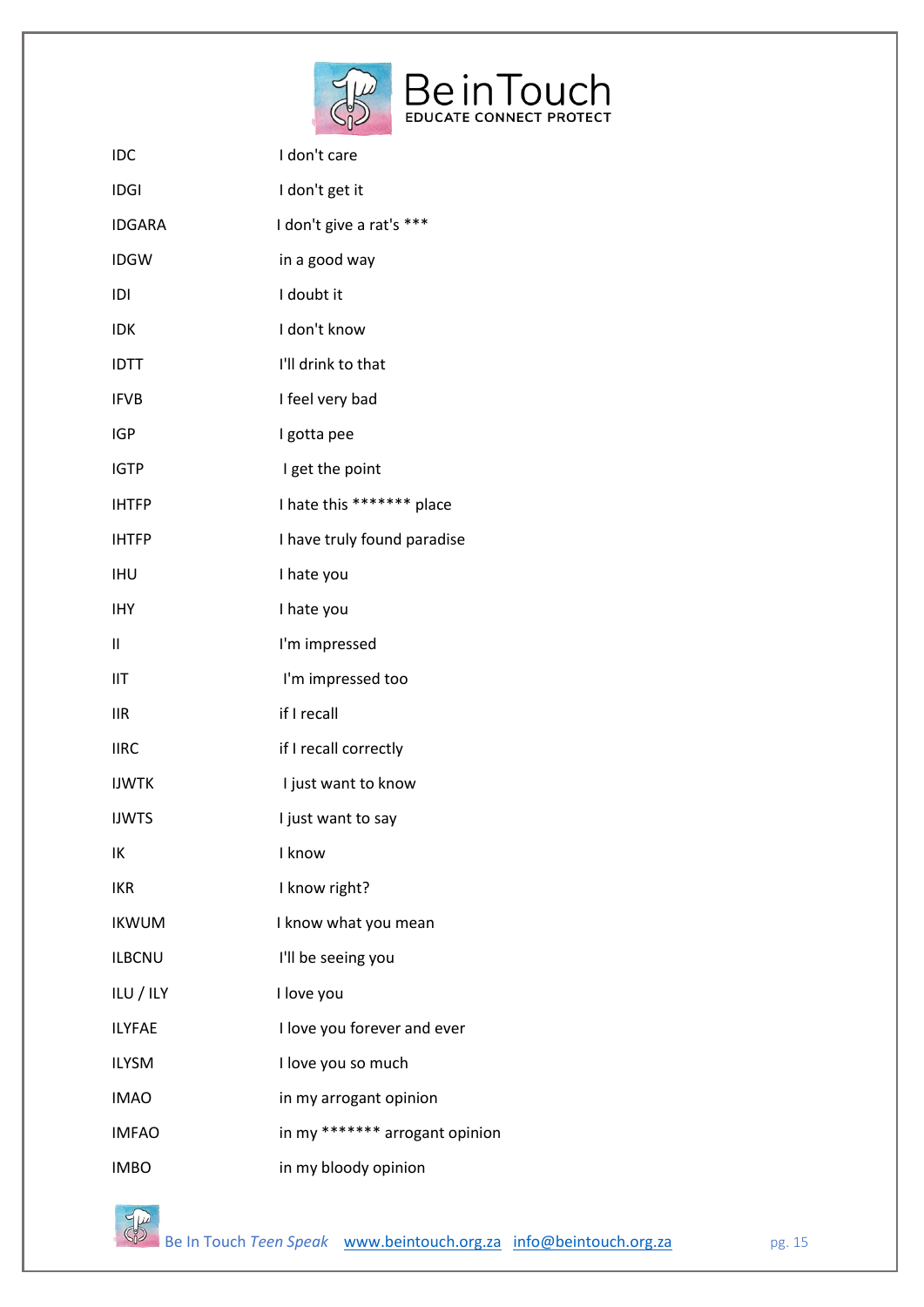

| <b>IMCO</b>   | in my considered opinion       |
|---------------|--------------------------------|
| <b>IME</b>    | in my experience               |
| <b>IMHO</b>   | in my humble opinion           |
| <b>IMNSHO</b> | in my, not so humble opinion   |
| <b>IMO</b>    | in my opinion                  |
| <b>IMOBO</b>  | in my own biased opinion       |
| <b>IMPOV</b>  | in my point of view            |
| <b>IMP</b>    | I might be pregnant            |
| <b>IMY</b>    | I miss you                     |
| <b>IMYSM</b>  | I miss you so much             |
| <b>INAL</b>   | I'm not a lawyer               |
| <b>INPO</b>   | in no particular order         |
| <b>IOW</b>    | in other words                 |
| <b>IRL</b>    | in real life                   |
| <b>IRMFI</b>  | I reply merely for information |
| <b>IRSTBO</b> | it really sucks the big one    |
| IS            | I'm sorry                      |
| <b>ISTM</b>   | it seems to me                 |
| <b>ISTR</b>   | I seem to recall               |
| <b>ISWYM</b>  | I see what you mean            |
| <b>ITFA</b>   | in the final analysis          |
| <b>ITRO</b>   | in the reality of              |
| ITRW          | in the real world              |
| <b>ITSFWI</b> | if the shoe fits, wear it      |
| <b>IVL</b>    | in virtual live                |
| <b>IWALY</b>  | I will always love you         |
| <b>IWBNI</b>  | it would be nice if            |
| <b>IYKWIM</b> | if you know what I mean        |
| <b>IYSWIM</b> | if you see what I mean         |

**[ J ]** 

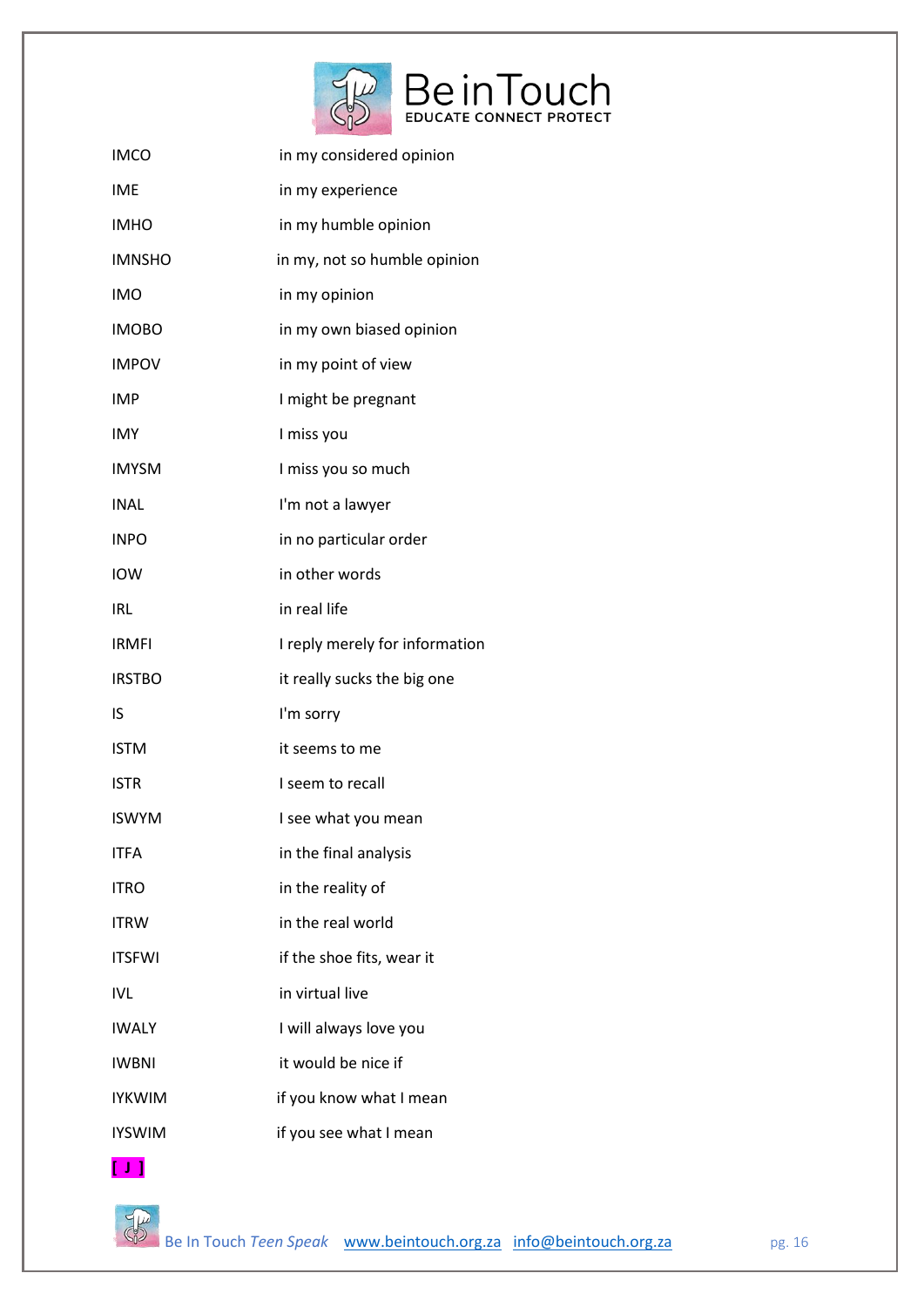

| JAM                     | just a minute             |
|-------------------------|---------------------------|
| <b>JAS</b>              | just a second             |
| <b>JIC</b>              | just in case              |
| <b>JJWY</b>             | just joking with you      |
| JK                      | just kidding              |
| <b>JMHO</b>             | just my humble opinion    |
| <b>JMO</b>              | just my opinion           |
| JP                      | just playing              |
| <b>JTLYK</b>            | just to let you know      |
| JW                      | just wondering            |
| [ K ]                   |                           |
| К                       | OK                        |
| К                       | kiss                      |
| <b>KHYF</b>             | know how you feel         |
| KB                      | kiss back                 |
| <b>KISS</b>             | keep it simple sister     |
| KIS(S)                  | keep it simple (stupid)   |
| <b>KISS</b>             | keeping it sweetly simple |
| KIT                     | keep in touch             |
| <b>KMA</b>              | kiss my ass               |
| <b>KMB</b>              | kiss my butt              |
| <b>KMSMA</b>            | kiss my shiny metal ass   |
| <b>KOTC</b>             | kiss on the cheek         |
| <b>KOTL</b>             | kiss on the lips          |
| <b>KPC</b>              | keeping parents clueless  |
| <b>KUTGW k</b>          | keep up the good work     |
| <b>KWIM</b>             | know what I mean?         |
| $\lfloor \perp \rfloor$ |                           |
| L                       | laugh                     |
| L33t                    | elite                     |

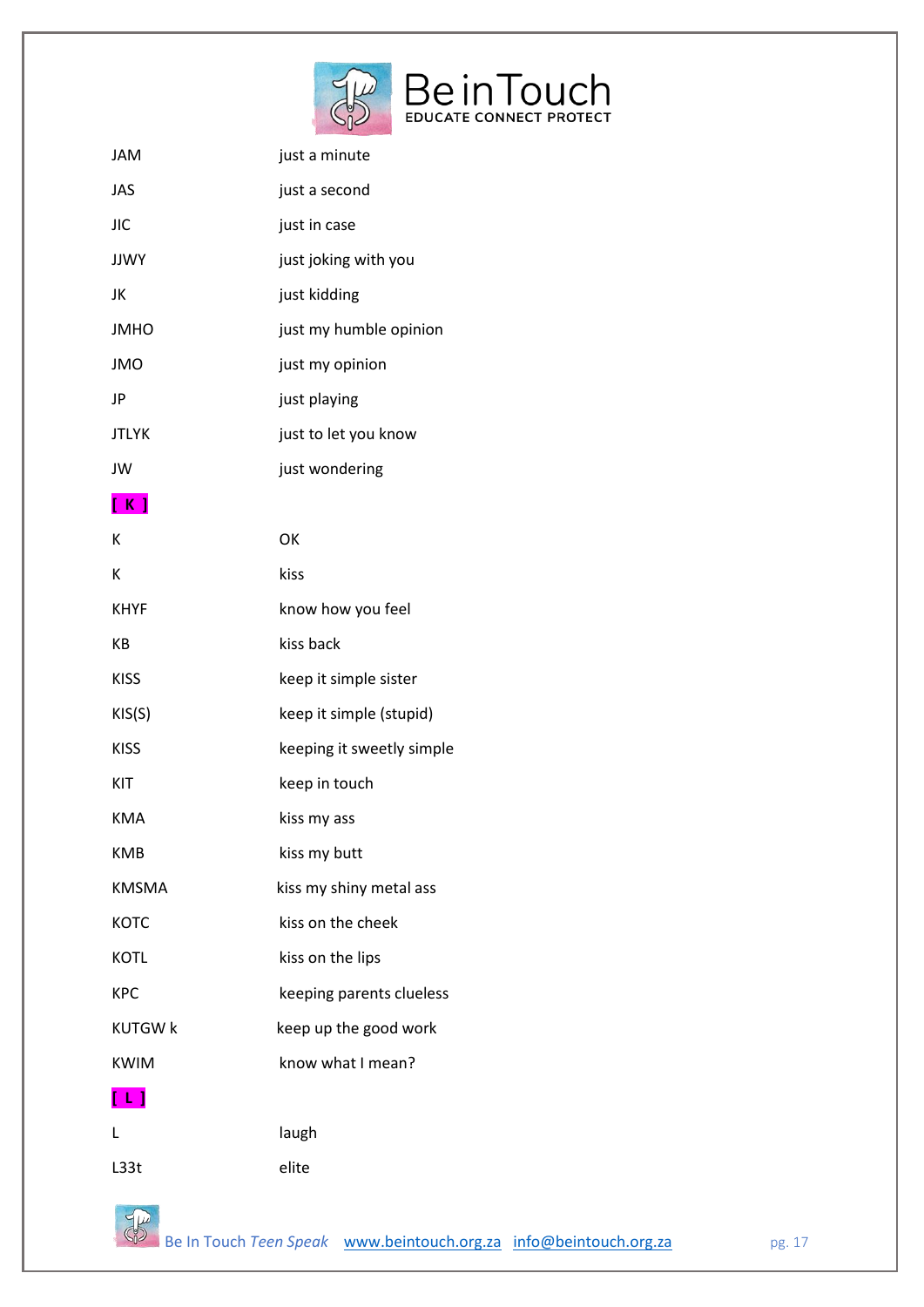

| L8R            | later                                 |
|----------------|---------------------------------------|
| L8R G8R        | later gator                           |
| LAB            | life's a *****                        |
| LAM            | leave a message                       |
| LBR            | little boy's room                     |
| LD             | long distance                         |
| LG             | lovely greetings                      |
| LGBNAF         | let's get butt naked and ****         |
| LGR            | little girl's room                    |
| <b>LHM</b>     | Lord help me                          |
| LHU            | Lord help us                          |
| LL&P           | live long & prosper                   |
| <b>LNK</b>     | love and kisses                       |
| <b>LMA</b>     | leave me alone                        |
| <b>LMABO</b>   | laughing my *** back on               |
| <b>LMAO</b>    | laughing my *** off                   |
| <b>LYLAS</b>   | love you like a sister                |
| <b>LMBO</b>    | laughing my butt off                  |
| <b>LMHO</b>    | laughing my head off                  |
| <b>LMIRL</b>   | let's meet in real life               |
| <b>LMFAO</b>   | laughing my fat *** off               |
| LMK            | let me know                           |
| LOL            | laughing out loud                     |
| LOL            | lots of love                          |
| LOL            | lots of luck                          |
| <b>LOLA</b>    | laughing out loud again               |
| LOML           | light of my life (or love of my life) |
| <b>LOMLILY</b> | light of my life, I love you          |
| LOOL           | laughing out outrageously loud        |
| <b>LSHIPMP</b> | laughing so hard I peed my pants      |

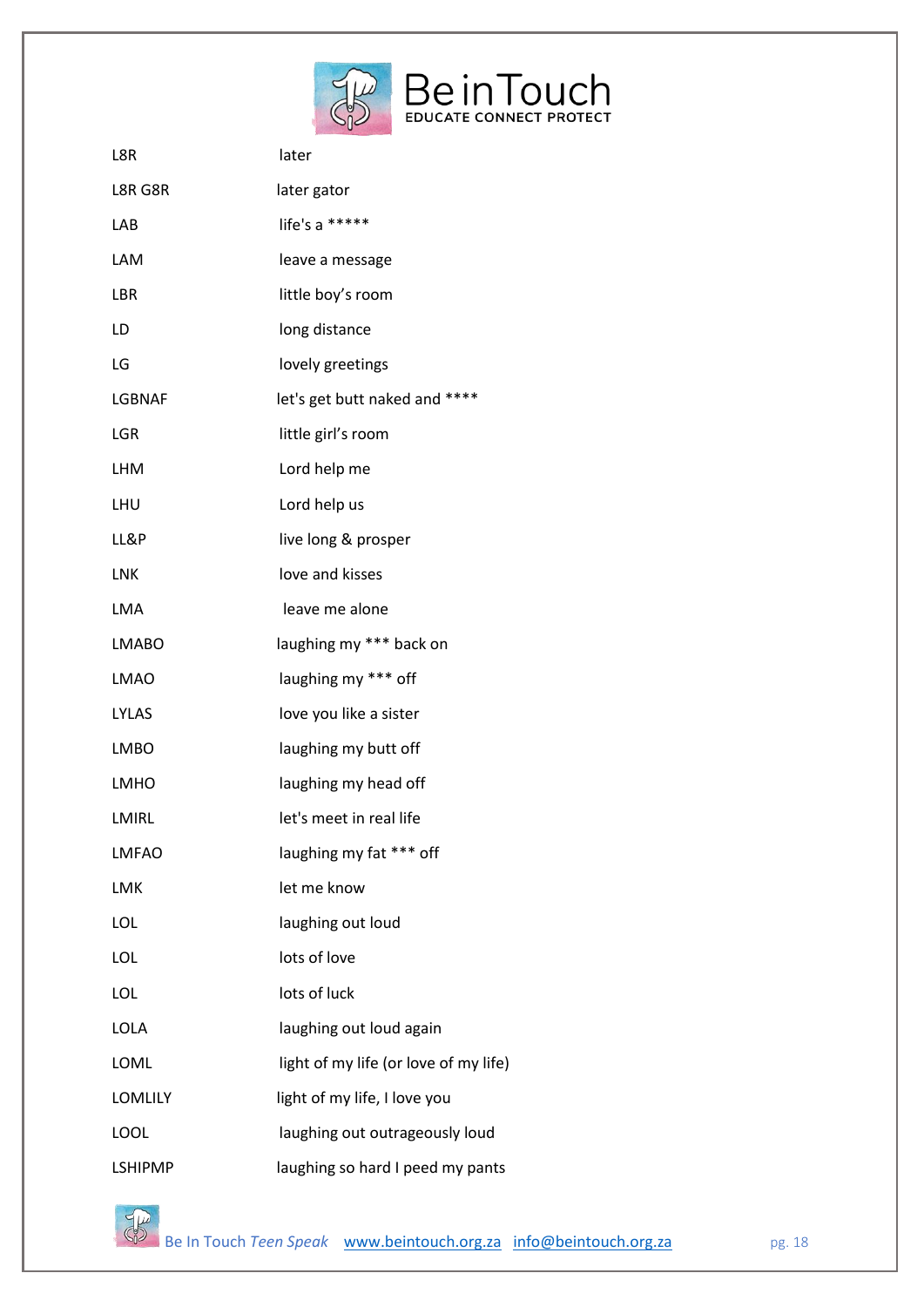

| LSHMBB           | laughing so hard my belly is bouncing                                                                       |
|------------------|-------------------------------------------------------------------------------------------------------------|
| <b>LSHMBH</b>    | laughing so hard my belly hurts                                                                             |
| <b>LTNS</b>      | long time no see                                                                                            |
| <b>LTR</b>       | long term relationship                                                                                      |
| <b>LTS</b>       | laughing to self                                                                                            |
| <b>LULAS</b>     | love you like a sister                                                                                      |
| LUWAMH           | love you with all my heart                                                                                  |
| <b>LY</b>        | love ya                                                                                                     |
| <b>LYK</b>       | let you know                                                                                                |
| <b>LYL</b>       | love ya lots                                                                                                |
| <b>LYLAB</b>     | love ya like a brother                                                                                      |
| <b>LYLAS</b>     | love ya like a sister                                                                                       |
| [M]              |                                                                                                             |
| M                | male                                                                                                        |
| MB               | maybe                                                                                                       |
| <b>MILF</b>      | mother I'd like to ****                                                                                     |
| <b>MOS</b>       | mom over shoulder                                                                                           |
| <b>MYOB</b>      | mind your own business                                                                                      |
| <b>MWBRL</b>     | more Will Be Revealed Later                                                                                 |
| M8               | mate                                                                                                        |
| $N$ ]            |                                                                                                             |
| N                | in                                                                                                          |
| N <sub>2</sub> M | not too much                                                                                                |
| N/C              | not cool                                                                                                    |
| <b>NALOPKT</b>   | not a lot of people know that                                                                               |
| NE1              | anyone                                                                                                      |
| Netflix 'n chill | meet under the pretence of watching TV together when actually planning to meet to<br>"make out" or have sex |
| <b>NETUA</b>     | nobody ever tells us anything                                                                               |
| <b>NFI</b>       | no ******* idea                                                                                             |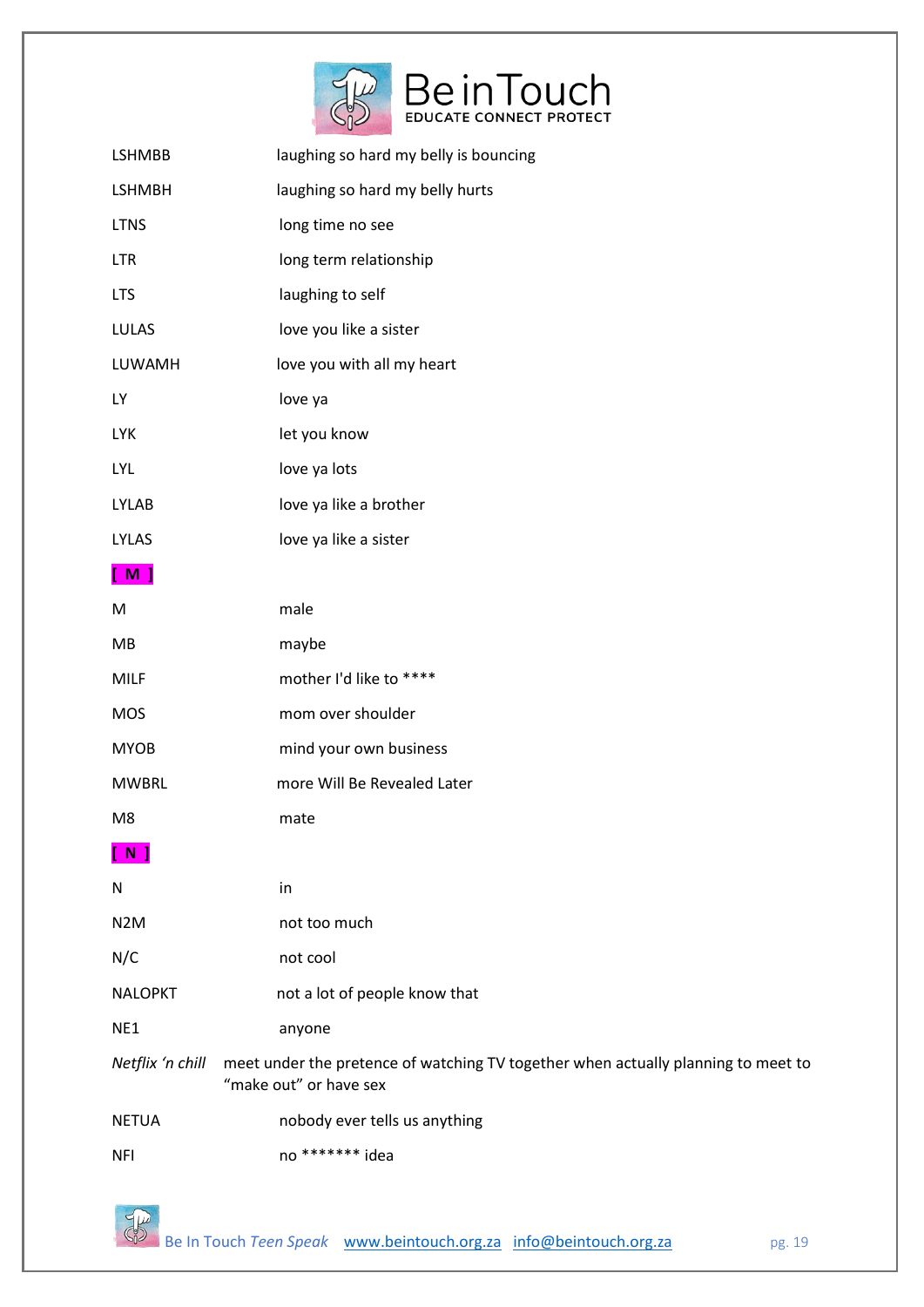

| N1             | nice one                       |
|----------------|--------------------------------|
| <b>NIFOC</b>   | nude in front of computer      |
| <b>NL</b>      | not likely                     |
| <b>NM</b>      | never mind / nothing much      |
| <b>NMH</b>     | not much here                  |
| <b>NMJC</b>    | nothing much, just chillin'    |
| <b>NOM</b>     | no offense meant               |
| <b>NOTTOMH</b> | not of the top of my mind      |
| <b>NOYB</b>    | none of your business          |
| <b>NOYFB</b>   | none of your ******* business  |
| <b>NP</b>      | no problem                     |
| <b>NTA</b>     | non-technical acronym          |
| N/S            | no ****                        |
| <b>NVM</b>     | never mind                     |
| [ 0 ]          |                                |
|                |                                |
| <b>OBTW</b>    | oh, by the way                 |
| <b>OC</b>      | open crib (no parents at home) |
| <b>OIC</b>     | oh, I see                      |
| OF             | on fire                        |
| <b>OFIS</b>    | on floor with stitches         |
| OH             | overheard                      |
| OL             | old lady (wife, girlfriend)    |
| OLL            | on-line love                   |
| <b>OM</b>      | old man (husband, boyfriend)   |
| <b>OMG</b>     | oh my god / gosh / goodness    |
| OOC            | out of character               |
| OT             | off topic / other topic        |
| <b>OTOH</b>    | on the other hand              |
| OTP            | on the phone                   |

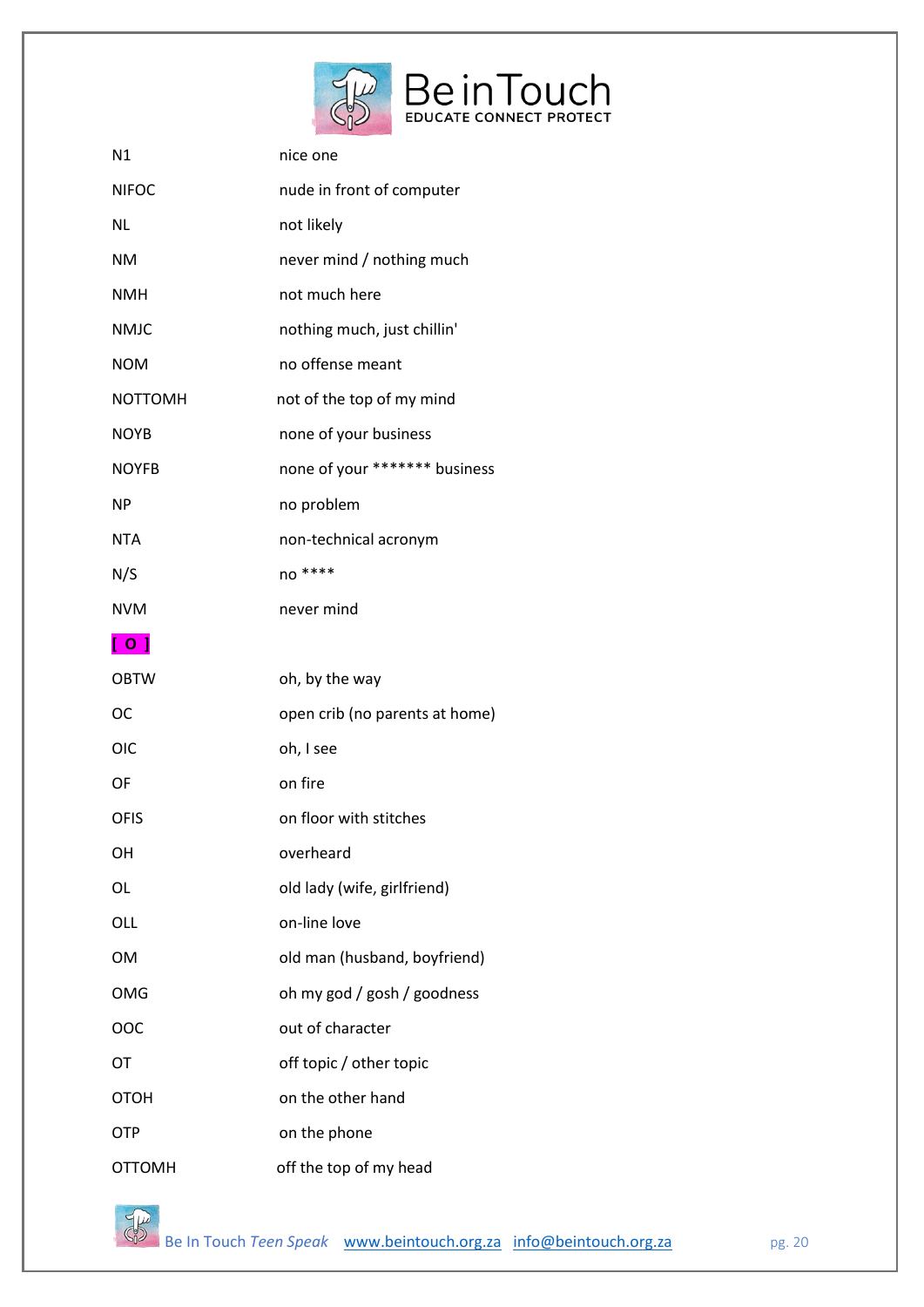

# **[ P ]**

| P911         | parent alert                              |
|--------------|-------------------------------------------|
| PAW          | parents are watching                      |
| PAL          | parents are listening                     |
| <b>PDS</b>   | please don't shoot                        |
| PDOMA        | pulled directly out of my ***             |
| PEBCAK       | problem exists between chair and keyboard |
| PIR          | parent in room                            |
| PLZ          | please                                    |
| PM           | private message                           |
| PMJI         | pardon my jumping in                      |
| <b>PMFJI</b> | pardon me for jumping in                  |
| <b>PMP</b>   | peed my pants                             |
| <b>POAHF</b> | put on a happy face                       |
| <b>POOF</b>  | I have left the chat                      |
| pornado      | large amount of pornographic content      |
| <b>POTB</b>  | pats on the back                          |
| POS          | parents over shoulder                     |
| <b>POTS</b>  | parents over the shoulder / watching      |
| PPL          | people                                    |
| PS           | post script                               |
| <b>PSA</b>   | public show of affection                  |
| P911         | parent emergency                          |
| [ Q ]        |                                           |
| Q4U          | question for you                          |
| QSL          | reply                                     |
| QSO          | conversation                              |
| QT           | cutie                                     |
| [ R ]        |                                           |
| RCed         | reconnected                               |
|              |                                           |

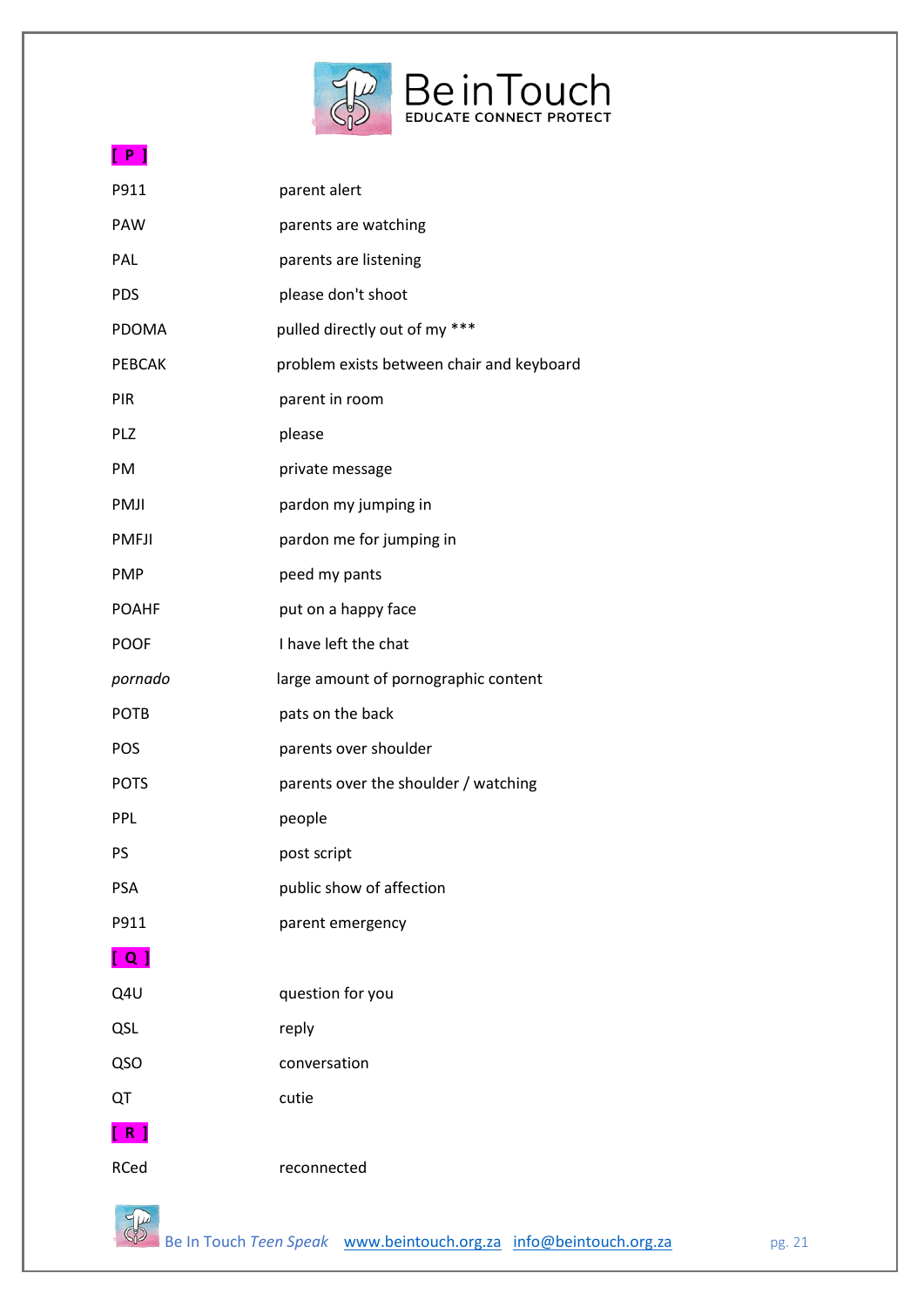

| <b>RE</b>        | hi again (same as re's)                                           |
|------------------|-------------------------------------------------------------------|
| RIHAD            | rot in hell and die                                               |
| <b>ROFL</b>      | rolling on floor laughing                                         |
| <b>ROFLAPMP</b>  | rolling on floor laughing and peed my pants                       |
| <b>ROFLMAO</b>   | rolling on floor laughing my *** off                              |
| <b>ROFLOLAY</b>  | rolling on floor laughing out loud at you                         |
| ROFLOLTSDMC      | rolling on floor laughing out loud tears streaming down my cheeks |
| ROFLOLWTIME      | rolling on floor laughing out loud with tears in my eyes          |
| <b>ROFLOLUTS</b> | rolling on floor laughing out loud unable to speak                |
| <b>ROTFL</b>     | rolling on the floor laughing                                     |
| <b>RT</b>        | ReTweet (Repeat or forwarding for Twitters instead of emails)     |
| <b>RM</b>        | remake                                                            |
| <b>RTM</b>       | read the manual                                                   |
| <b>RTSM</b>      | read the stupid manual                                            |
| <b>RUMOF</b>     | are you male or female?                                           |
| <b>RUTTM</b>     | are you talking to me?                                            |
| RUUP4IT          | are you up for it?                                                |
| <b>RVD</b>       | really very dumb                                                  |
| [S]              |                                                                   |
| S <sub>2</sub> R | send to receive                                                   |
| SAMAGAL          | stop annoying me and get a life                                   |
| <b>SCNR</b>      | sorry, could not resist                                           |
| <b>SETE</b>      | smiling ear to ear                                                |
| <b>SGTM</b>      | silently giggling to myself                                       |
| <b>SH</b>        | so hot                                                            |
| <b>SH</b>        | same here                                                         |
| <b>SHICPMP</b>   | so happy I could pee my pants                                     |
| <b>SHID</b>      | slaps head in disgust                                             |
| Smash            | to have casual sex                                                |
| <b>SHMILY</b>    | see how much I love you                                           |

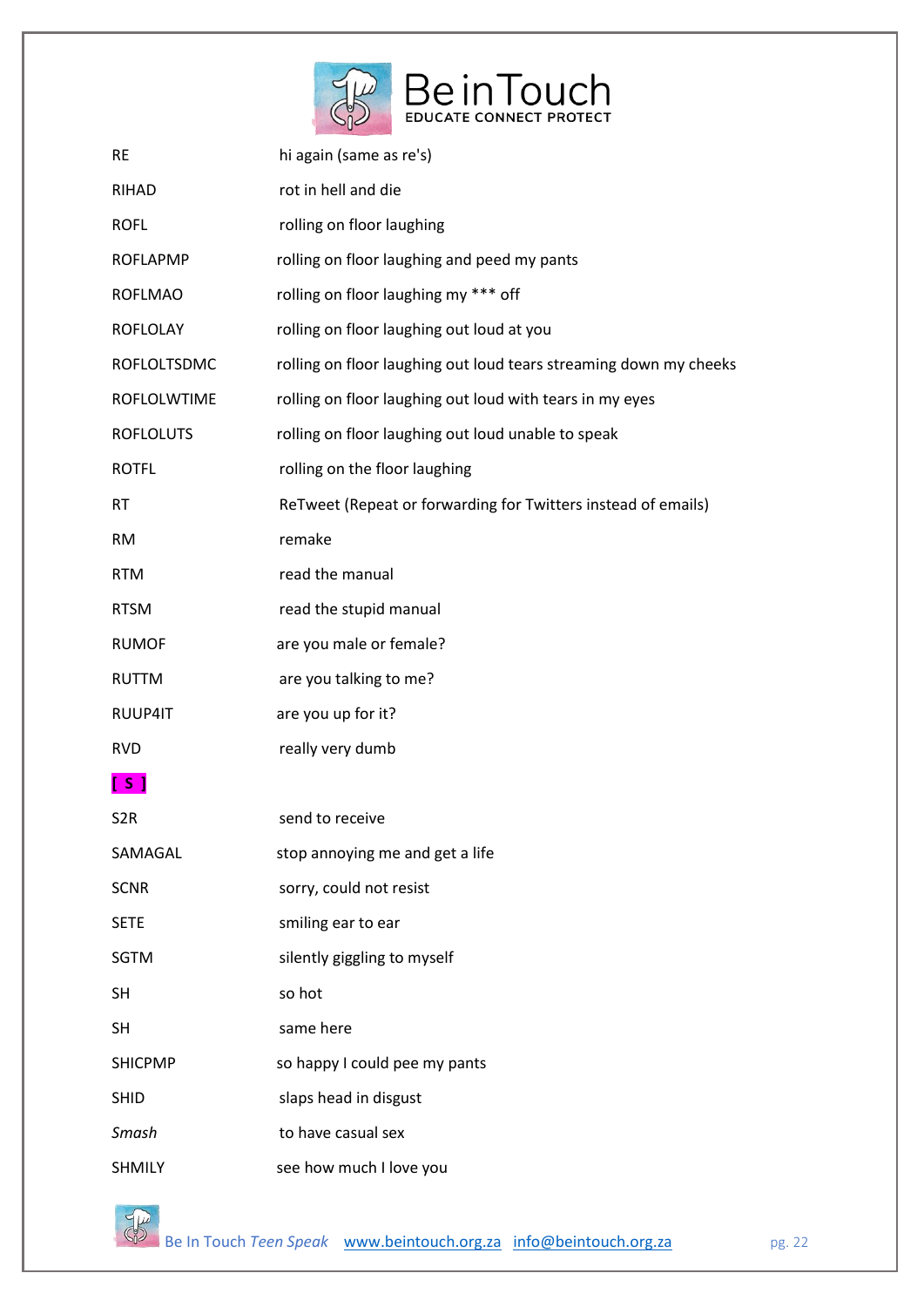

| <b>SIF</b>        | as if                                 |  |
|-------------------|---------------------------------------|--|
| SNAFU             | situation normal, all ****** up       |  |
| <b>SO</b>         | significant other                     |  |
| <b>SOHF</b>       | sense of humour failure               |  |
| SOMY              | sick of me yet?                       |  |
| <b>SPAM</b>       | stupid persons' advertisement         |  |
| <b>SRSLY</b>      | seriously                             |  |
| <b>SRY</b>        | sorry                                 |  |
| <b>SSDD</b>       | same **** different day               |  |
| <b>STBY</b>       | sucks to be you                       |  |
| <b>STFU</b>       | shut the **** up smh: Shaking my head |  |
| <b>STW</b>        | search the web                        |  |
| Sugarpic          | suggestive or erotic picture of self  |  |
| <b>SWAK</b>       | sealed with a kiss                    |  |
| <b>SWALK</b>      | sweet, with all love, kisses          |  |
| SWL               | screaming with laughter               |  |
| Swole             | extremely buff or physically fit      |  |
| <b>SIM</b>        | sh*t, it's Monday                     |  |
| <b>SITWB</b>      | sorry, in the wrong box               |  |
| S/U               | shut up                               |  |
| <b>SYS</b>        | see you soon                          |  |
| $\lceil T \rceil$ |                                       |  |
| <b>TA</b>         | thanks again                          |  |
| Tap that          | would have or have had sex            |  |
| <b>TAW</b>        | teachers are watching                 |  |
| <b>TCO</b>        | taken care of                         |  |
| <b>TGIF</b>       | thank god it's Friday                 |  |
| <b>Thirsty</b>    | to be desperate for something         |  |
| тнтн              | too hot to handle                     |  |
| THX               | thanks                                |  |

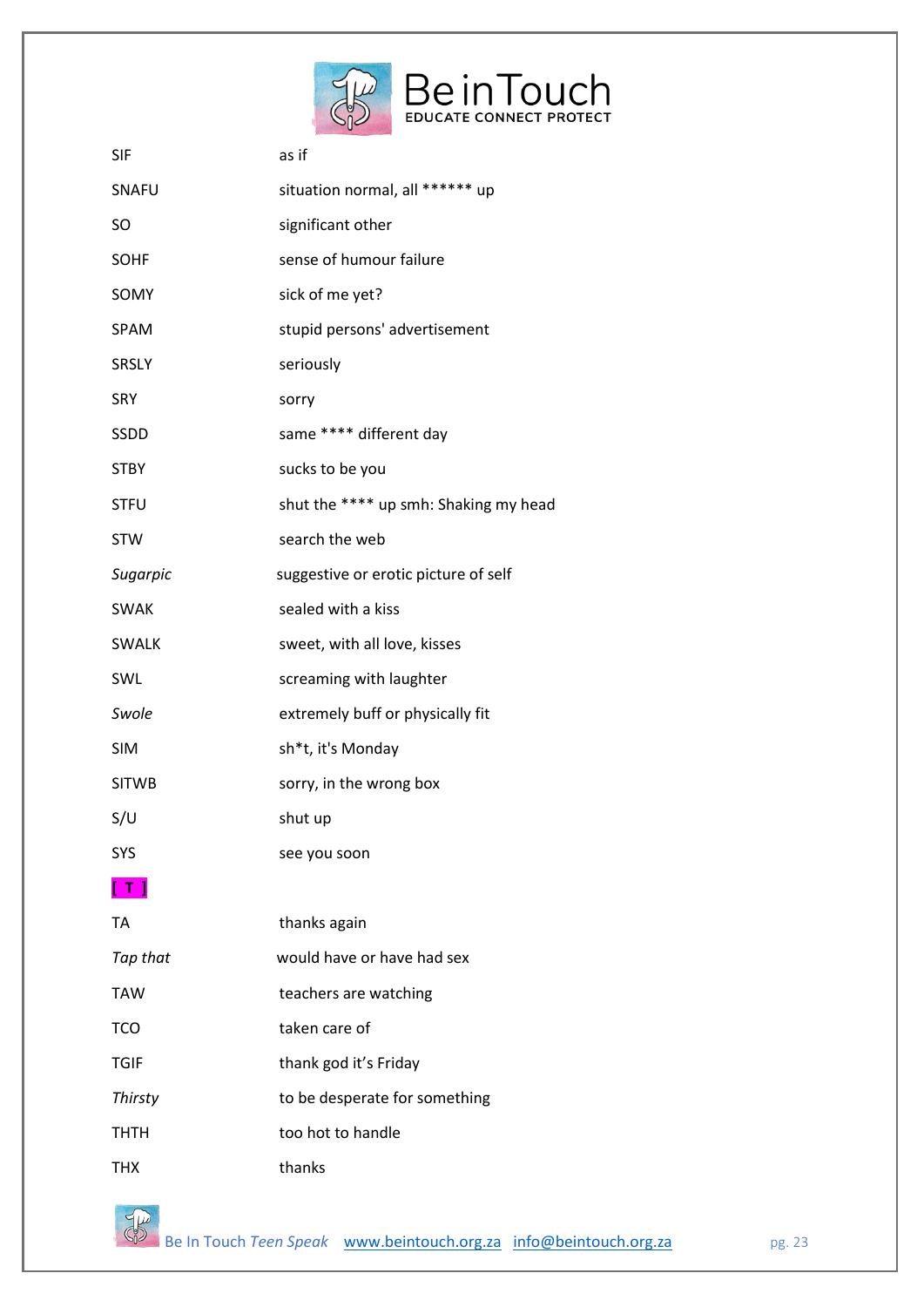

| <b>TIA</b>        | thanks in advance                         |
|-------------------|-------------------------------------------|
| <b>TIIC</b>       | the idiots in charge                      |
| <b>TJM</b>        | that's just me                            |
| <b>TM</b>         | tomorrow                                  |
| <b>TMA</b>        | take my advice                            |
| TMI               | to much information                       |
| <b>TMS</b>        | to much showing                           |
| <b>TN</b>         | tonight                                   |
| <b>TNSTAAFL</b>   | there's no such thing as a free lunch     |
| <b>TNX</b>        | thanks                                    |
| <b>TOY</b>        | thinking of you                           |
| <b>TPTB</b>       | the powers that be                        |
| <b>TSDMC</b>      | tears streaming down my cheeks            |
| TT <sub>2</sub> T | too tired to talk                         |
| <b>TTFN</b>       | ta ta for now                             |
| TTT               | thought that, too                         |
| <b>TTYIAM</b>     | talk to you in a minute                   |
| <b>TTYL</b>       | talk to you later                         |
| <b>TTYLMF</b>     | talk to you later my friend               |
| <b>TTYS</b>       | talk to you soon                          |
| TU                | thank you                                 |
| Turnt up          | getting drunk/ high to the highest degree |
| <b>TWMA</b>       | till we meet again                        |
| ТX                | thanks                                    |
| TY                | thank you                                 |
| <b>TYVM</b>       | thank you very much tbh: To be honest     |
| [ U ]             |                                           |
| $U$ up            | You up to meet for sex?                   |
| U <sub>2</sub>    | you too                                   |
| <b>UAPITA</b>     | you're a pain in the ***                  |

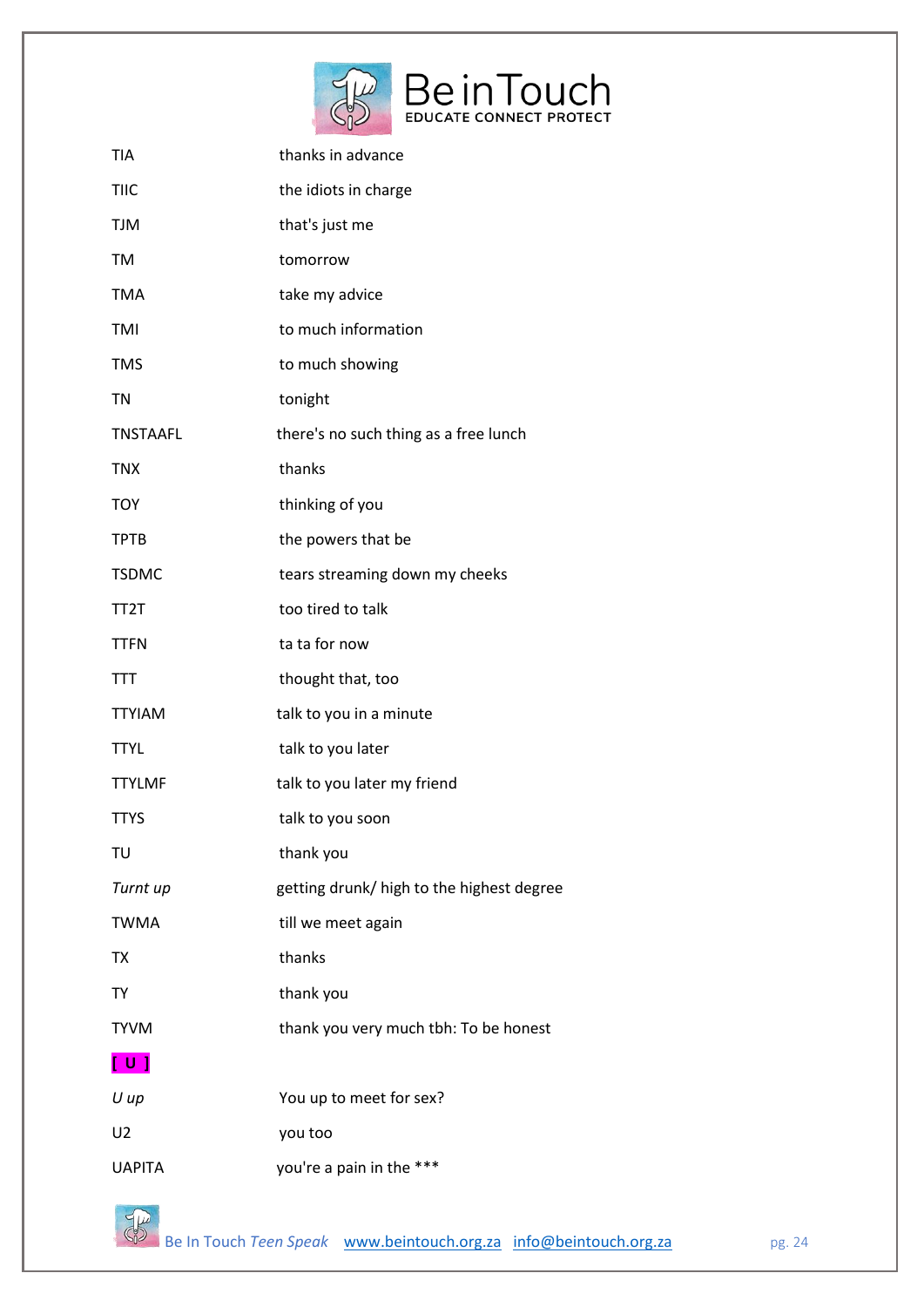

| <b>UMFRIEND</b> | 'intimate' partner              |
|-----------------|---------------------------------|
| UR              | your                            |
| UW              | you're welcome                  |
| URAQT!          | you are a cutie!                |
| $\sqrt{1}$      |                                 |
| v               | very                            |
| <b>VBG</b>      | very big grin                   |
| <b>VBS</b>      | very big smile                  |
| [ W ]           |                                 |
| W8              | wait                            |
| W8AM            | wait a minute                   |
| <b>WAY</b>      | what about you                  |
| <b>WAY</b>      | who are you                     |
| <b>WB</b>       | welcome back                    |
| <b>WBS</b>      | write back soon                 |
| <b>WDHLM</b>    | why doesn't he love me          |
| <b>WDYWTTA</b>  | what do you want to talk about? |
| <b>WE</b>       | whatever                        |
| W/E             | whatever                        |
| <b>WFM</b>      | works for me                    |
| <b>WNDITWB</b>  | we never did it this way before |
| <b>WP</b>       | wrong person                    |
| <b>WRT</b>      | with respect to                 |
| <b>WTF</b>      | what/who the ****?              |
| <b>WTG</b>      | way to go                       |
| <b>WTGP</b>     | want to go private?             |
| <b>WTH</b>      | what/who the heck?              |
| <b>WTMI</b>     | way too much information        |
| WU              | what's up?                      |
| WU@             | what/where you at               |

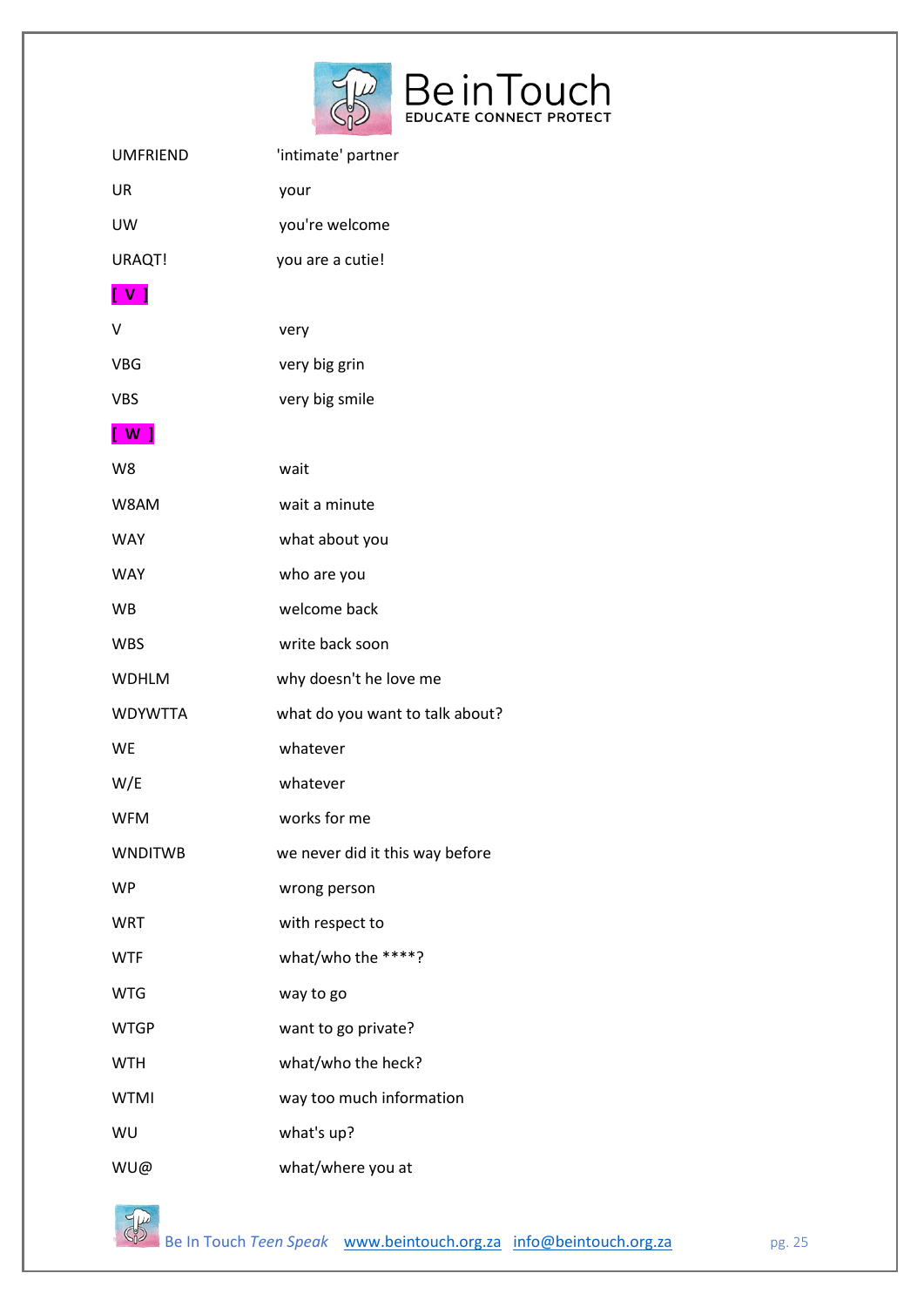

| WUD            | what's up dog?               |
|----------------|------------------------------|
| <b>WUF</b>     | where are you from?          |
| WUU2           | what you up to               |
| <b>WUWT</b>    | what's up with that          |
| <b>WYCM</b>    | will you call me?            |
| <b>WYD</b>     | what are you doing?          |
| <b>WYMM</b>    | will you marry me?           |
| <b>WYRN</b>    | what's your real name?       |
| <b>WYSIWYG</b> | what you see is what you get |
| [ X ]          |                              |
| [ Y ]          |                              |
| Υ              | why?                         |

| Y <sub>2</sub> K | you're too kind              |
|------------------|------------------------------|
| <b>YATB</b>      | you are the best             |
| <b>YBS</b>       | you'll be sorry              |
| Yeet             | very strong "yes"            |
| YG               | young gentleman              |
| <b>YKYWTKM</b>   | you know you want to kiss me |
| YL               | young lady                   |
| YL               | you 'Il live                 |
| YM               | you mean                     |
| YM               | young man                    |
| YMMD             | you've made my day           |
| <b>YMMV</b>      | your mileage may vary        |
| <b>YVM</b>       | you're very welcome          |
| YW               | you're welcome               |
| <b>YWIA</b>      | you're welcome in advance    |
| <b>YWTHM</b>     | you want to hug me           |
| <b>YWTLM</b>     | you want to love me          |
| <b>YWTKM</b>     | you want to kiss me          |



Be In Touch *Teen Speak* [www.beintouch.org.za](http://www.beintouch.org.za/) [info@beintouch.org.za](mailto:info@beintouch.org.za) pg. 26 pg. 26